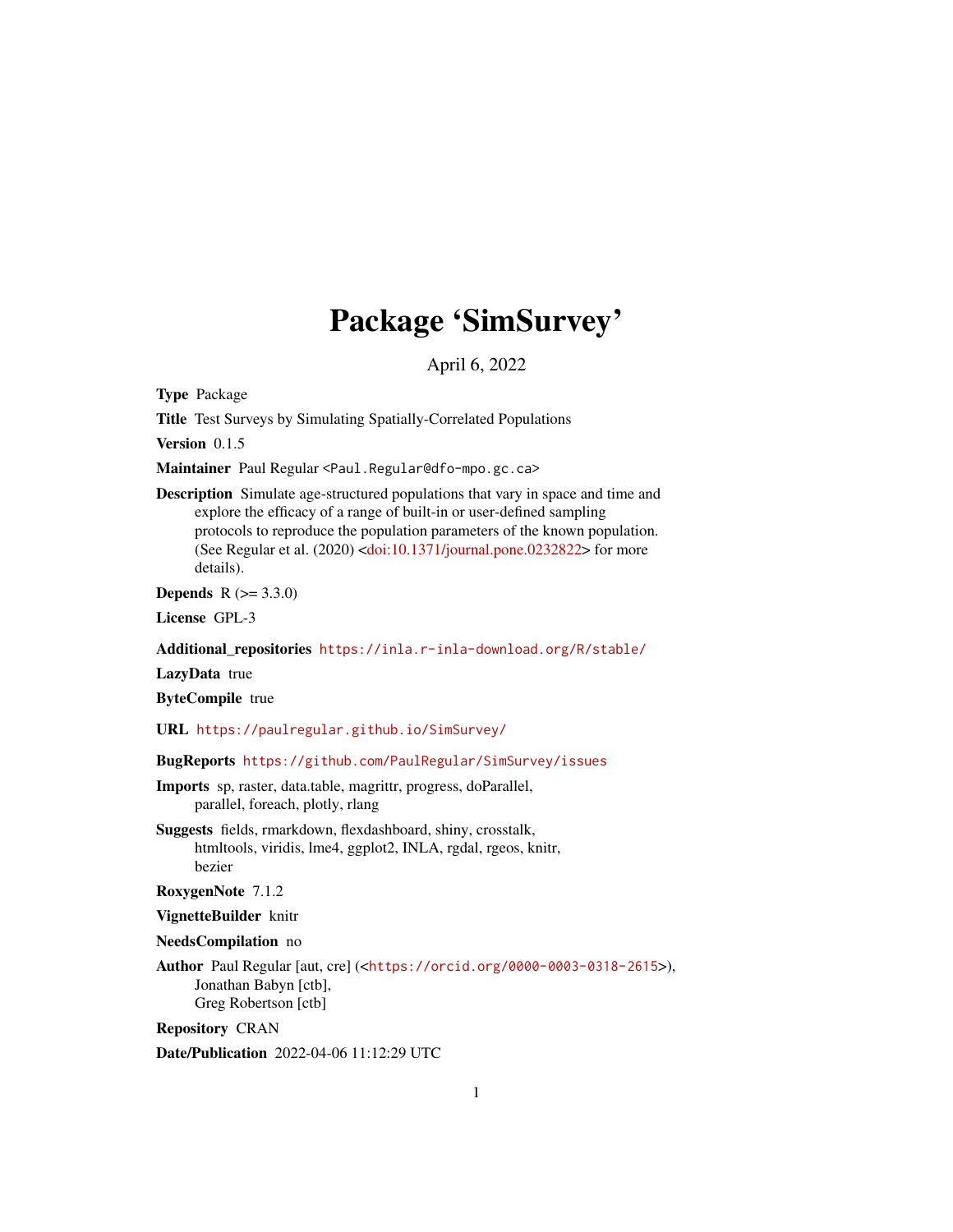# <span id="page-1-0"></span>R topics documented:

| bathy         | $\overline{2}$ |
|---------------|----------------|
|               | 3              |
|               | 3              |
|               | $\overline{4}$ |
|               | $\overline{4}$ |
|               | 5              |
|               | 5              |
|               | 6              |
|               | 6              |
|               | $\overline{7}$ |
|               | 8              |
|               | 9              |
|               | 10             |
|               | 11             |
|               | 12             |
| sim ays covar | 14             |
|               | 14             |
|               | 16             |
|               | 17             |
|               | 18             |
|               | 19             |
|               | 20             |
|               | 21             |
|               | 23             |
|               | 25             |
|               | 26             |
|               | 26             |
|               | 27             |
|               | 28             |
|               | 28             |
|               | 29             |
|               | 29             |
|               | 32             |
|               |                |
|               | 34             |

## **Index**

```
bathy
```
Southern Newfoundland bathymetry

## Description

Southern Newfoundland bathymetry

## **Usage**

bathy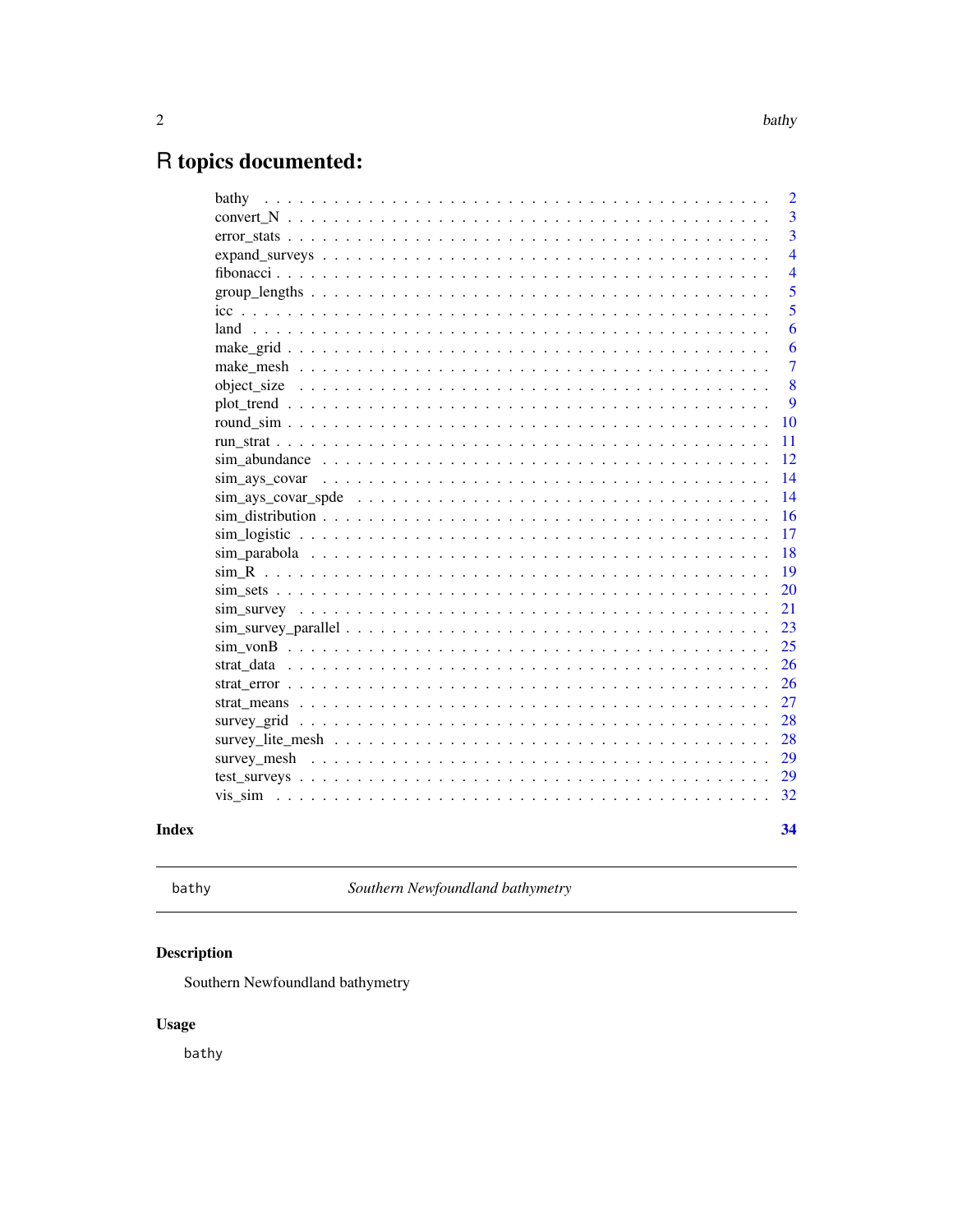#### <span id="page-2-0"></span> $convert_N$  3

#### Format

A RasterLayer

Derived from data downloaded from http://www.gebco.net/. Details provided in the data-raw folder for this package.

convert\_N *Convert abundance-at-age matrix to abundance-at-length*

#### Description

Function for converting abundance-at-age matrix to abundance-at-length given a length-age-key. Expects matrices to be named.

#### Usage

convert\_N(N\_at\_age = NULL, lak = NULL)

#### Arguments

| N_at_age | Abundance-at-age matrix                                                         |
|----------|---------------------------------------------------------------------------------|
| lak      | Length-age-key (i.e. probability of being in a specific length group given age) |

#### Value

Returns abundance-at-length matrix

error\_stats *Calculate common error statistics*

#### Description

Calculate common error statistics

#### Usage

error\_stats(error)

#### Arguments

error Vector of errors

#### Value

Returns a named vector of error statistics including mean error ("ME"), mean absolute error ("MAE"), mean squared error ("MSE") and root mean squared error ("RMSE")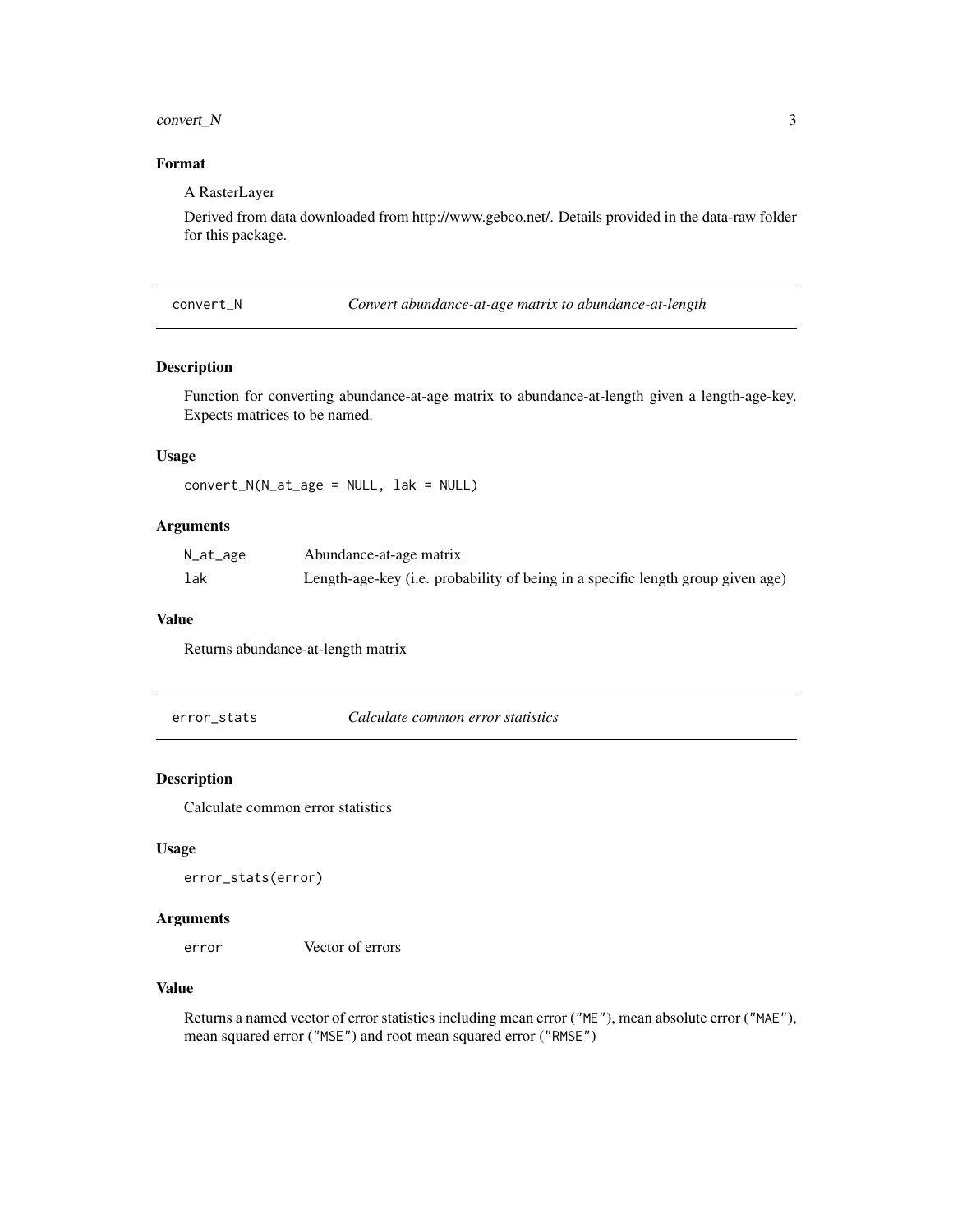<span id="page-3-1"></span><span id="page-3-0"></span>

Function is simply a wrapper for [expand.grid](#page-0-0) that adds a survey number to the returned object

#### Usage

```
expand_surveys(
  set_den = c(0.5, 1, 2, 5, 10)/1000,
  lengths_cap = c(5, 10, 20, 50, 100, 500, 1000),
  ages_cap = c(2, 5, 10, 20, 50)
\mathcal{E}
```
#### Arguments

| set_den     | Vector of set densities (number of sets per [grid unit] squared)                          |
|-------------|-------------------------------------------------------------------------------------------|
| lengths_cap | Vector of maximum number of lengths measured per set                                      |
| ages_cap    | Vector of maximum number of otoliths to collect per length group per division<br>per year |

| fibonacci | Generate Fibonacci sequence |  |
|-----------|-----------------------------|--|
|-----------|-----------------------------|--|

#### Description

Generate Fibonacci sequence

#### Usage

```
fibonacci(from, to)
```
#### Arguments

from, to Approximate start and end values of the sequence

#### Examples

fibonacci(2, 200)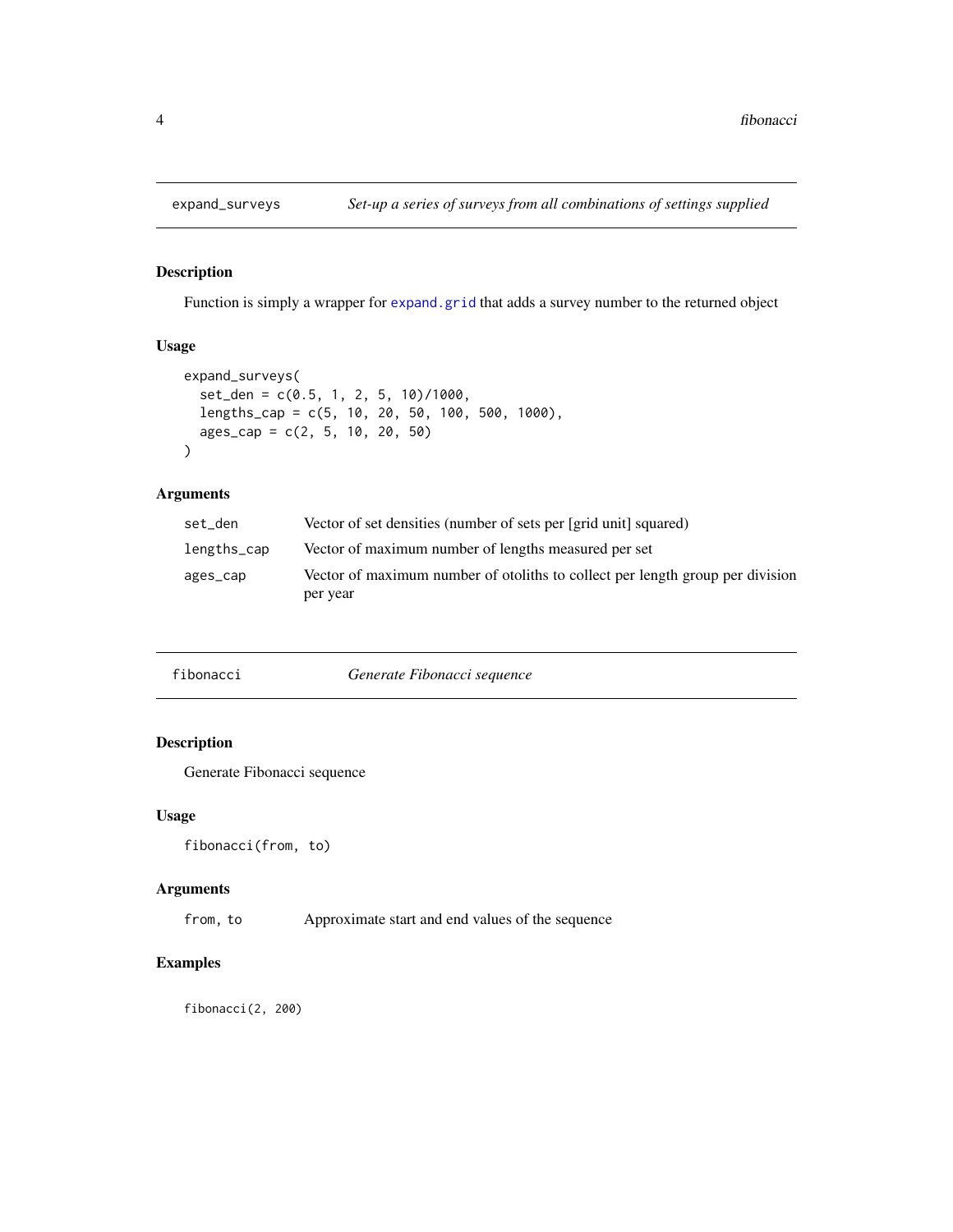<span id="page-4-1"></span><span id="page-4-0"></span>

Helper function for converting lengths to length groups (Note: this isn't a general function; the output midpoints defining the groups aligns with DFO specific method/labeling)

#### Usage

group\_lengths(length, group)

#### Arguments

| length | Interval from findInterval               |
|--------|------------------------------------------|
| group  | Length group used to cut the length data |

| ıcc | Calculate intraclass correlation |  |
|-----|----------------------------------|--|
|     |                                  |  |

#### Description

This is a simple function for calculating intraclass correlation. It uses [lmer](#page-0-0) to run the formula described here: https://en.wikipedia.org/wiki/Intraclass\_correlation

#### Usage

icc(x, group)

#### Arguments

| x     | Response variable |  |
|-------|-------------------|--|
| group | Group             |  |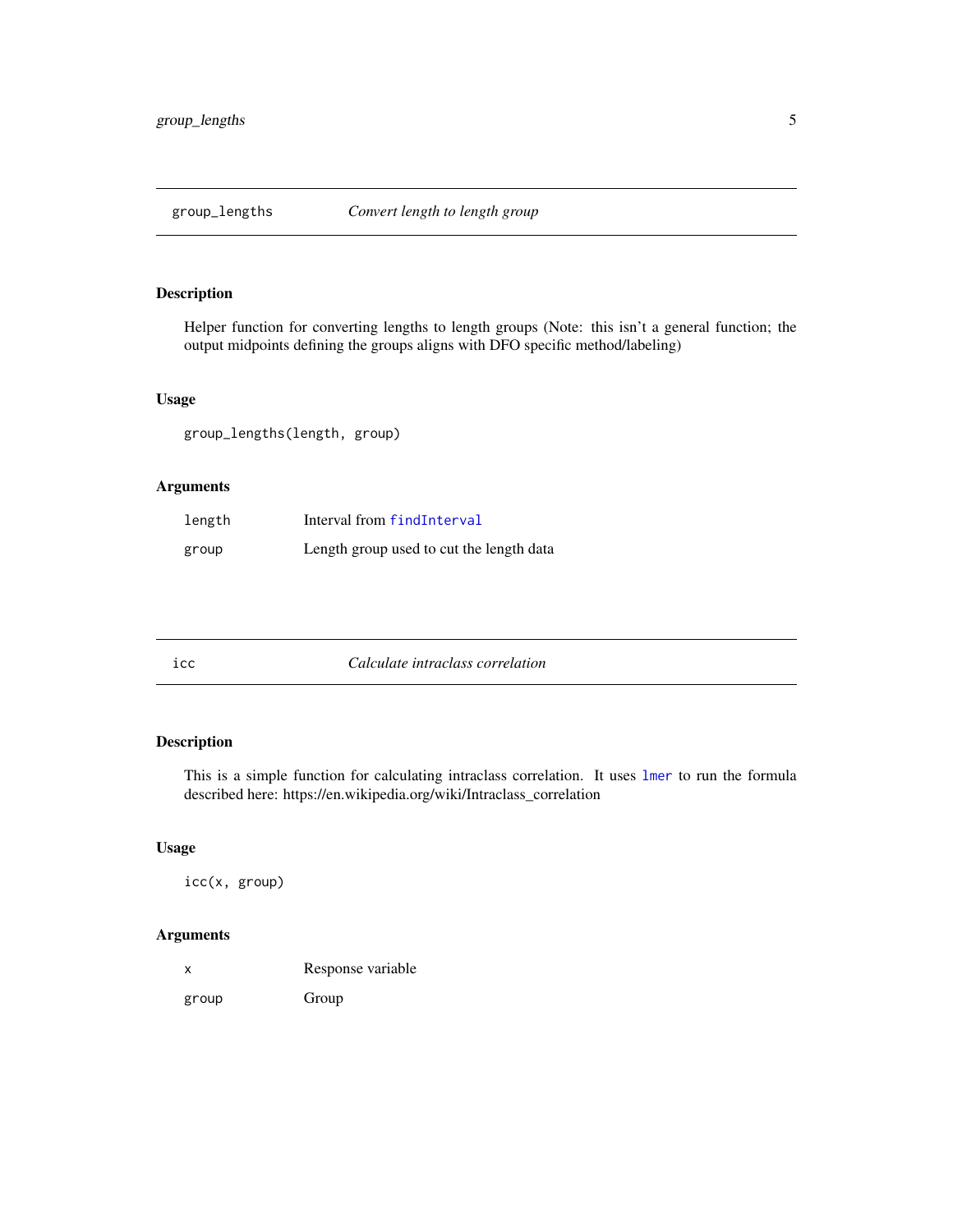<span id="page-5-0"></span>

Southern Newfoundland coastline

#### Usage

land

#### Format

A SpatialPolygons object

Derived from global administrative boundaries data (http://gadm.org/) downloaded using the [getData](#page-0-0) function. Details provided in the data-raw folder for this package.

<span id="page-5-1"></span>

make\_grid *Make a depth stratified survey grid*

#### Description

This function sets up a depth stratified survey grid. A simple gradient in depth is simulated using [spline](#page-0-0) with a shallow portion, shelf and deep portion. Adding covariance to the depth simulation is an option.

#### Usage

```
make_grid(
  x_{range} = c(-140, 140),
  y_{range} = c(-140, 140),
  res = c(3.5, 3.5),shelf_depth = 200,
  shelf_width = 100,
  depth_range = c(0, 1000),
  n\_div = 1,
  strat_breaks = seq(0, 1000, by = 40),
  strat_splits = 2,
  method = "spline"
)
```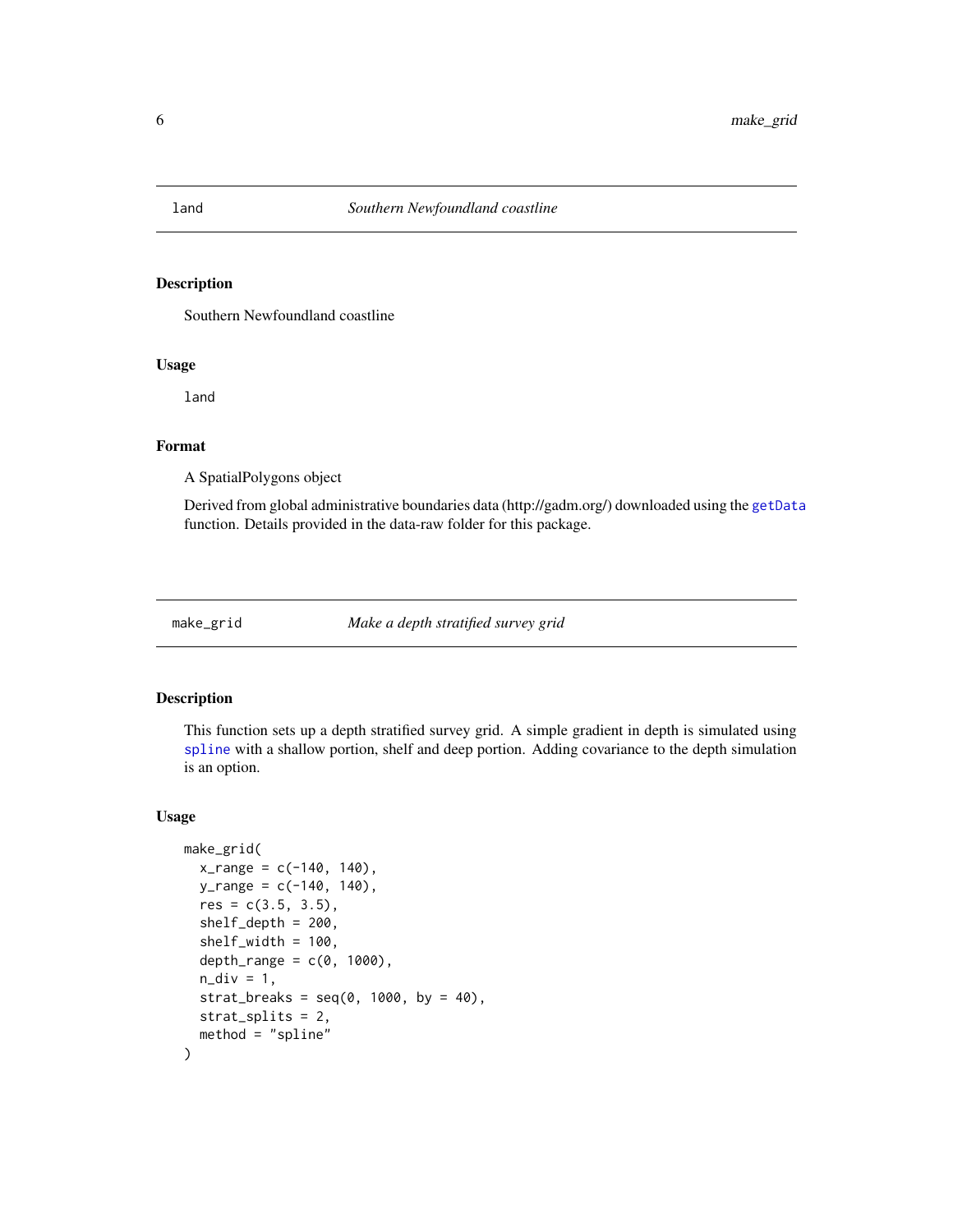#### <span id="page-6-0"></span>make\_mesh 7

#### Arguments

| x_range      | Range (min $x$ , max $x$ ) in $x$ dimension in $km$                                                        |
|--------------|------------------------------------------------------------------------------------------------------------|
| y_range      | Range (min y, max y) in y dimension in km                                                                  |
| res          | Resolution, in km, of the grid cells                                                                       |
| shelf_depth  | Approximate depth of the shelf in m                                                                        |
| shelf_width  | Approximate width of the shelf in km                                                                       |
| depth_range  | Range (min depth, max depth) in depth in m                                                                 |
| $n_d$ iv     | Number of divisions to include                                                                             |
| strat_breaks | Define strata given these depth breaks                                                                     |
| strat_splits | Number of times to horizontally split strat (i.e. easy way to increase the number<br>of strata)            |
| method       | Use a "spline", "loess" or "bezier" to generate a smooth gradient or simply use<br>"linear" interpolation? |

#### Value

Returns RasterBrick of the same structure as [survey\\_grid](#page-27-1)

#### Examples

```
r \le make_grid(res = c(10, 10))
raster::plot(r)
p <- raster::rasterToPolygons(r$strat, dissolve = TRUE)
sp::plot(p)
```
make\_mesh *Make an R-INLA mesh based off a grid*

#### Description

This will make a mesh based off a given grid. Ideally the mesh construction and validation should be done by hand, but this exists for convenience. Meshes are used for sim\_ays\_covar\_spde. The defaults are designed for the default grid. Just a basic interface between the grid and inla.mesh.2d.

#### Usage

```
make_mesh(
 grid = make\_grid(),
 max.edge = 50,
 bound.outer = 150,
  cutoff = 10,
 offset = c(max.edge, bound.outer),
  ...
\mathcal{E}
```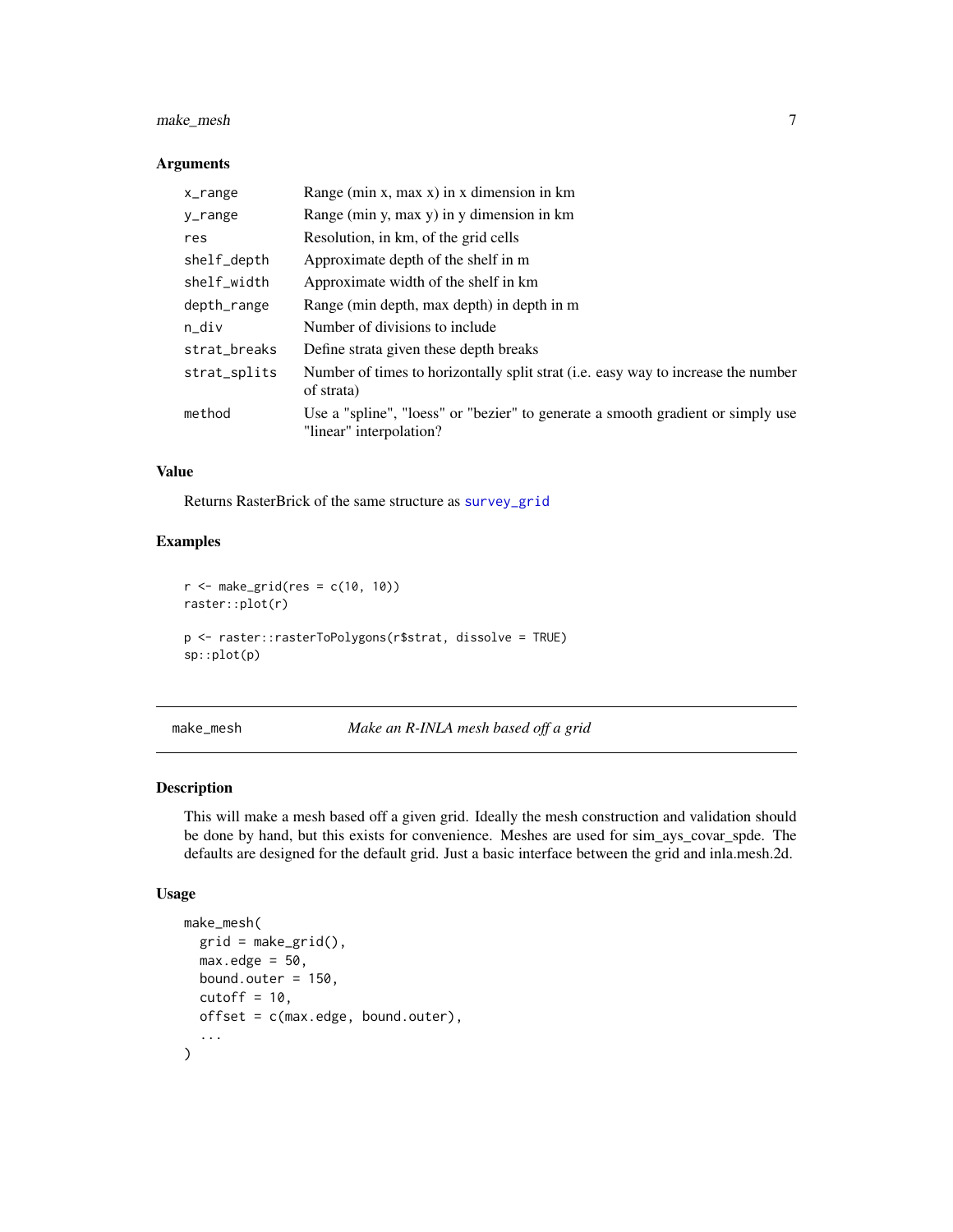#### <span id="page-7-0"></span>Arguments

| grid        | grid object to make a mesh of                                                                  |
|-------------|------------------------------------------------------------------------------------------------|
| max.edge    | The largest allowed triangle edge length. One or two values. This is passed to<br>inla.mesh.2d |
| bound.outer | The optional outer extension value given to offset.                                            |
| cutoff      | Minimum distance allowed between points                                                        |
| offset      | The automatic extension distance given to inla.mesh.2d.                                        |
| $\cdots$    | Other options to pass to inla.mesh.2d                                                          |

## Examples

```
basic_mesh <- make_mesh()
plot(basic_mesh)
```

| object_size | Print object size |
|-------------|-------------------|
|             |                   |

## Description

A wrapper for [object.size](#page-0-0) that prints in Mb by default

#### Usage

 $object\_size(x, units = "Mb")$ 

#### Arguments

| X     | an R object                               |
|-------|-------------------------------------------|
| units | the units to be used in printing the size |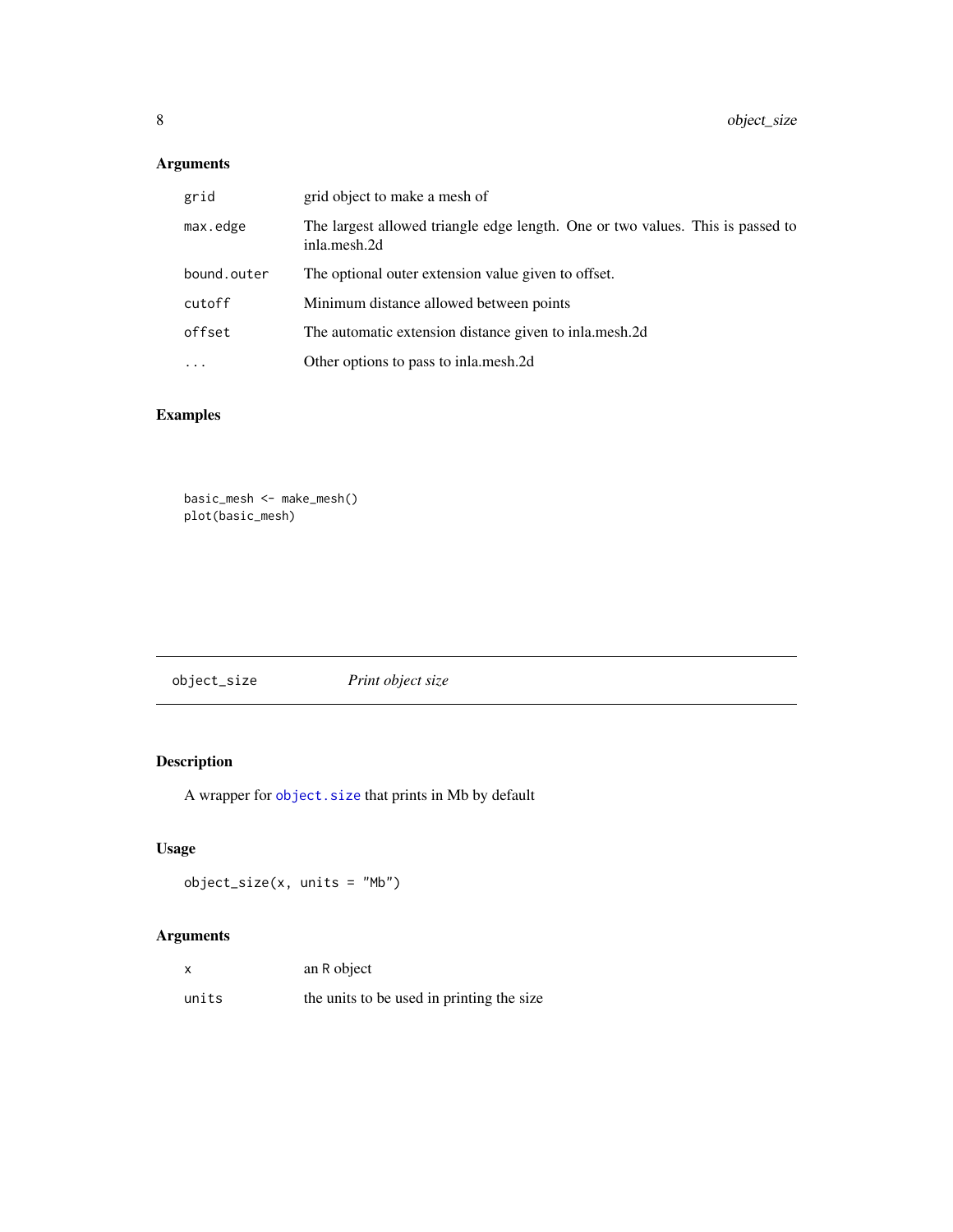<span id="page-8-0"></span>

These functions are simple plotting helpers to get some quick visuals of values produced by [sim\\_abundance](#page-11-1), [sim\\_distribution](#page-15-1), etc.

#### Usage

```
plot_trend(sim, sum_ages = sim$ages, col = viridis::viridis(1), ...)
plot_surface(sim, mat = "N", xlab = "Age", ylab = "Year", zlab = mat, ...)
plot_grid(grid, ...)
plot_distribution(
  sim,
  ages = sim$ages,
 years = sim$years,
  type = "contour",
  scale = "natural",
  ...
\mathcal{L}plot_survey(sim, which_year = 1, which_sim = 1)
plot\_total\_strat\_fan(sim, \text{ surveys} = 1:5, \text{ quants} = seq(90, 10, \text{ by } = -10), ...plot_length_strat_fan(
  sim,
  surveys = 1:5,
 years = 1:10,lengths = 1:50,
  select_by = "year",
  quants = seq(90, 10, by = -10),
  ...
)
plot_age_strat_fan(
  sim,
  surveys = 1:5,
 years = 1:10,
  ages = 1:10,
  select_by = "year",
  quants = seq(90, 10, by = -10),
  ...
```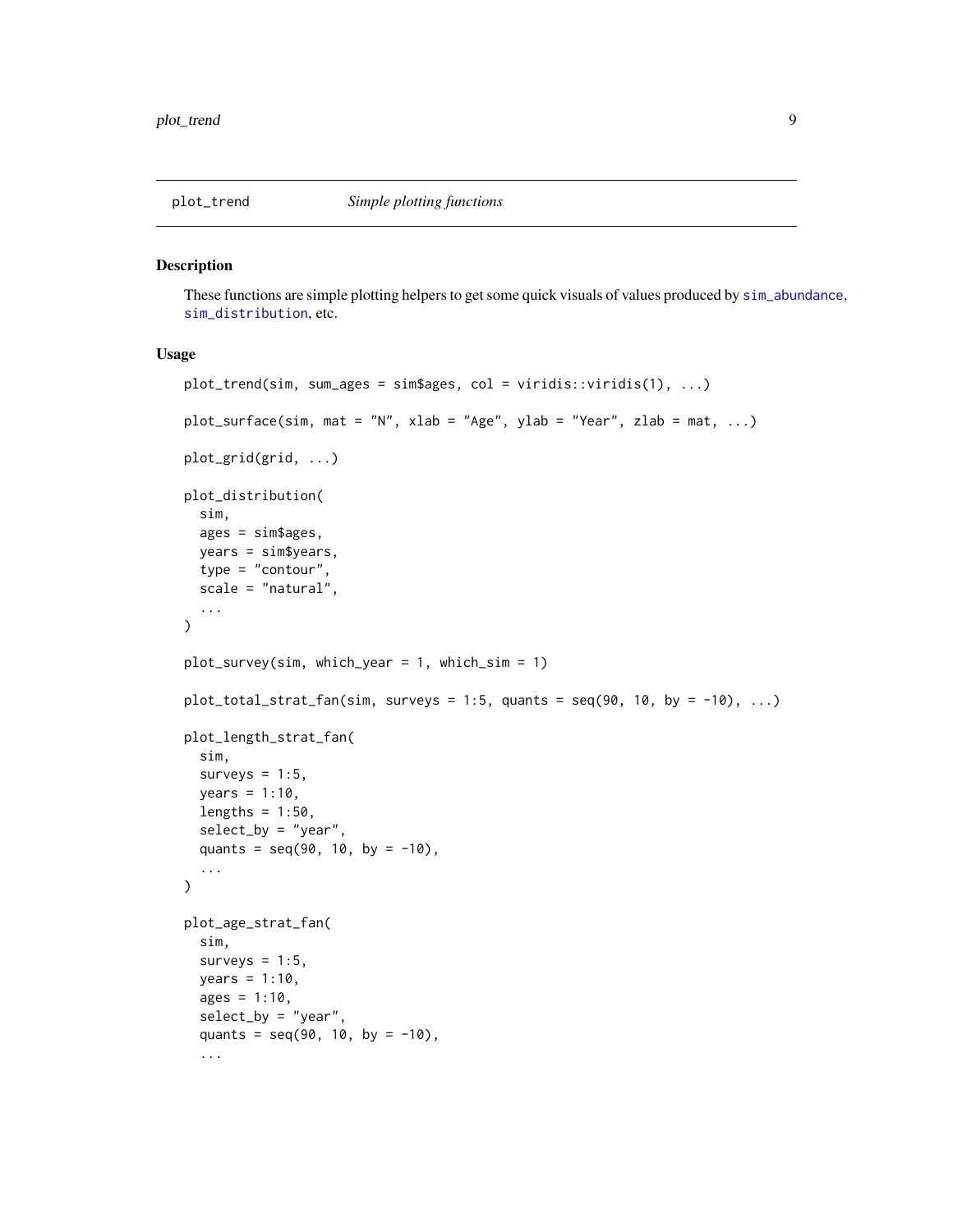<span id="page-9-0"></span>10 round\_sim

```
plot_error_surface(sim, plot_by = "rule")
```

```
plot_survey_rank(sim, which_strat = "age")
```
#### Arguments

 $\mathcal{L}$ 

| sim              | Object returned by sim_abundance, sim_distribution, etc. |
|------------------|----------------------------------------------------------|
| sum_ages         | Sum across these ages                                    |
| col              | Plot color                                               |
|                  | Additional arguments to pass to plot_ly.                 |
| mat              | Name of matrix in sim list to plot.                      |
| xlab, ylab, zlab |                                                          |
|                  | Axes labels.                                             |
| grid             | Grid produced by make_grid.                              |
| ages             | Subset data to one or more ages.                         |
| years            | Subset data to one or more years.                        |
| type             | Plot type: "contour" or "heatmap".                       |
| scale            | Plot response on "natural" or "log" scale?               |
| which_year       | Subset to specific year                                  |
| which_sim        | Subset to specific sim                                   |
| surveys          | Subset data to one or more surveys.                      |
| quants           | Quantile intervals to display on fan plot                |
| lengths          | Subset data to one or more length groups.                |
| select_by        | Select plot by "age", "length" or "year"?                |
| plot_by          | Plot error surface by "rule" or "samples"?               |
| which_strat      | Which strat values to focus on? (total, length, or age)  |
|                  |                                                          |

round\_sim *Round simulated population*

## Description

Round simulated population

#### Usage

round\_sim(sim)

#### Arguments

sim Simulation from [sim\\_distribution](#page-15-1)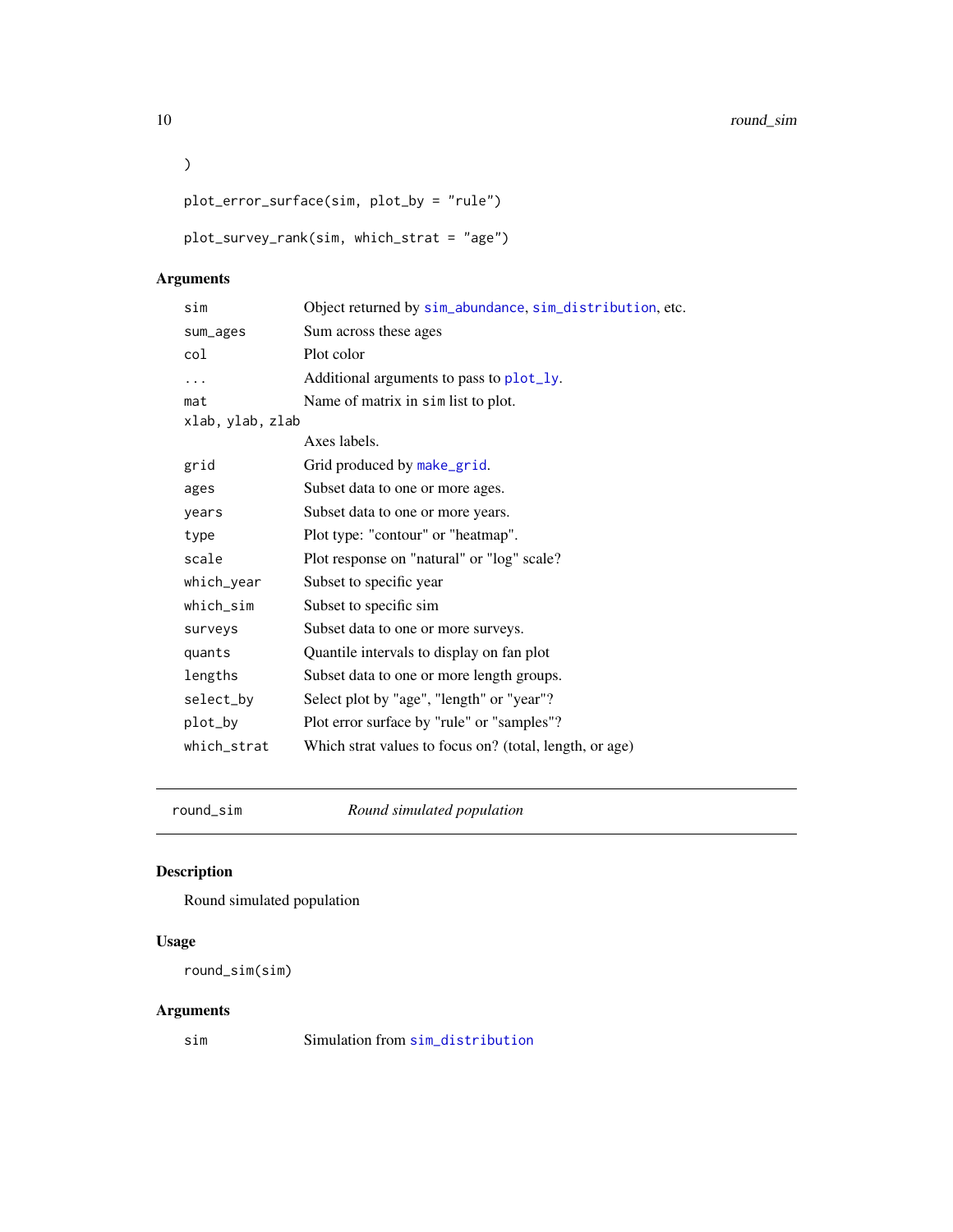<span id="page-10-1"></span><span id="page-10-0"></span>

Run stratified analysis on simulated data

#### Usage

```
run_strat(
  sim,
  length_group = "inherit",
 alk_scale = "division",
 strat_data_fun = strat_data,
  strat_means_fun = strat_means
)
```
#### Arguments

| sim             | Simulation from sim_survey                                                                                                                                                                                                                                                                                                                                                                                                              |
|-----------------|-----------------------------------------------------------------------------------------------------------------------------------------------------------------------------------------------------------------------------------------------------------------------------------------------------------------------------------------------------------------------------------------------------------------------------------------|
| length_group    | Size of the length frequency bins for both abundance at length calculations and<br>age-length-key construction. By default this value is inherited from the value<br>defined in sim_abundance from the closure supplied to sim_length ("inherit").<br>A numeric value can also be supplied, however, a mismatch in length groupings<br>will cause issues with strat_error as true vs. estimated length groupings will<br>be mismatched. |
| alk_scale       | Spatial scale at which to construct and apply age-length-keys: "division" or<br>"strat".                                                                                                                                                                                                                                                                                                                                                |
|                 | strat_data_fun Function for preparing data for stratified analysis (e.g. strat_data)                                                                                                                                                                                                                                                                                                                                                    |
| strat_means_fun |                                                                                                                                                                                                                                                                                                                                                                                                                                         |
|                 | Function for calculating stratified means (e.g. strat_means)                                                                                                                                                                                                                                                                                                                                                                            |

#### Details

The "strat\_data\_fun" and "strat\_means\_fun" allow the use of custom [strat\\_data](#page-25-2) and [strat\\_means](#page-26-1) functions.

#### Value

Adds stratified analysis results for the total population ("total\_strat") and the population aggregated by length group and age ("length\_strat" and "age\_strat", respectively) to the sim list.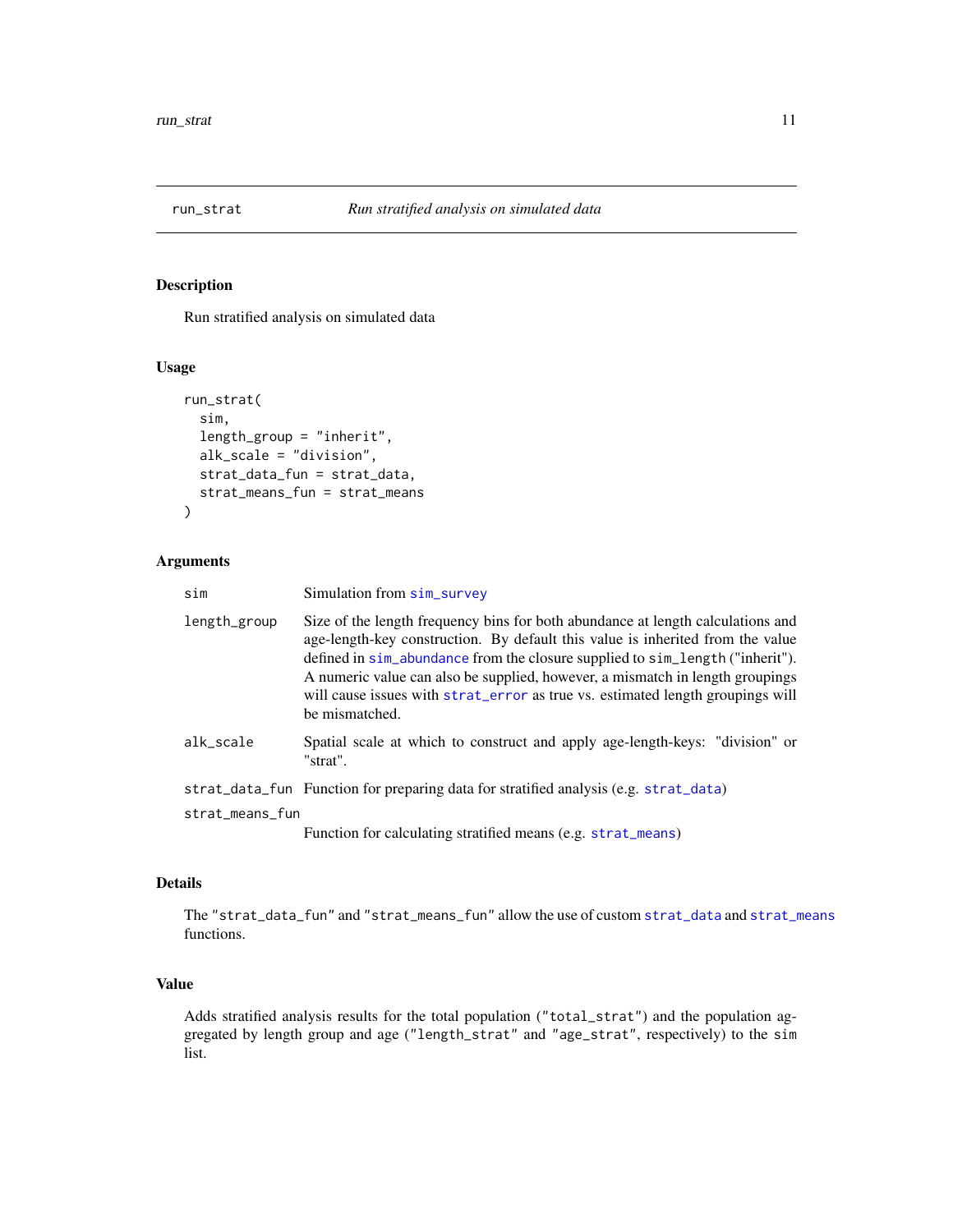#### <span id="page-11-0"></span>Examples

```
sim \le sim_abundance(ages = 1:5, years = 1:5,
                     R = sim_R(log_mean = log(1e+7)),growth = sim\_vonB(length\_group = 1)) %>%
           sim\_distribution(grid = make\_grid(res = c(12, 12)),ays_{covar} = sim_{ays_{covar}(sd = 1)) %>%
           sim\_survey(n\_sims = 1, q = sim\_logistic(k = 2, x0 = 3)) %>%
           run_strat()
```
<span id="page-11-1"></span>

sim\_abundance *Simulate basic population dynamics model*

#### Description

Simulate basic population dynamics model

#### Usage

```
sim_abundance(
  ages = 1:20,years = 1:20,
  Z = \text{sim\_Z}(),
  R = sim_R(),
  N0 = \sin N0(),
  growth = sim_vonB())
```
#### Arguments

| ages   | Ages to include in the simulation.                                                                                                                                                                                                    |
|--------|---------------------------------------------------------------------------------------------------------------------------------------------------------------------------------------------------------------------------------------|
| years  | Years to include in the simulation.                                                                                                                                                                                                   |
| Z      | Total mortality function, like sim_Z, for generating mortality matrix.                                                                                                                                                                |
| R      | Recruitment (i.e. abundance at min(ages)) function, like sim_R, for generating<br>recruitment vector.                                                                                                                                 |
| N0     | Starting abundance (i.e. abundance at $min(years)$ ) function, like $sim\,N\theta$ , for<br>generating starting abundance vector.                                                                                                     |
| growth | Closure, such as sim_vonB, for simulating length given age. The function is<br>used here to generate a abundance-at-age matrix and it is carried forward for<br>later use in sim_survey to simulate lengths from survey catch at age. |

#### Details

Abundance from is calculated using a standard population dynamics model. An abundance-atlength matrix is generated using a growth function coded as a closure like [sim\\_vonB](#page-24-1). The function is retained for later use in [sim\\_survey](#page-20-1) to simulate lengths given simulated catch at age in a simulated survey. The ability to simulate distributions by length is yet to be implemented.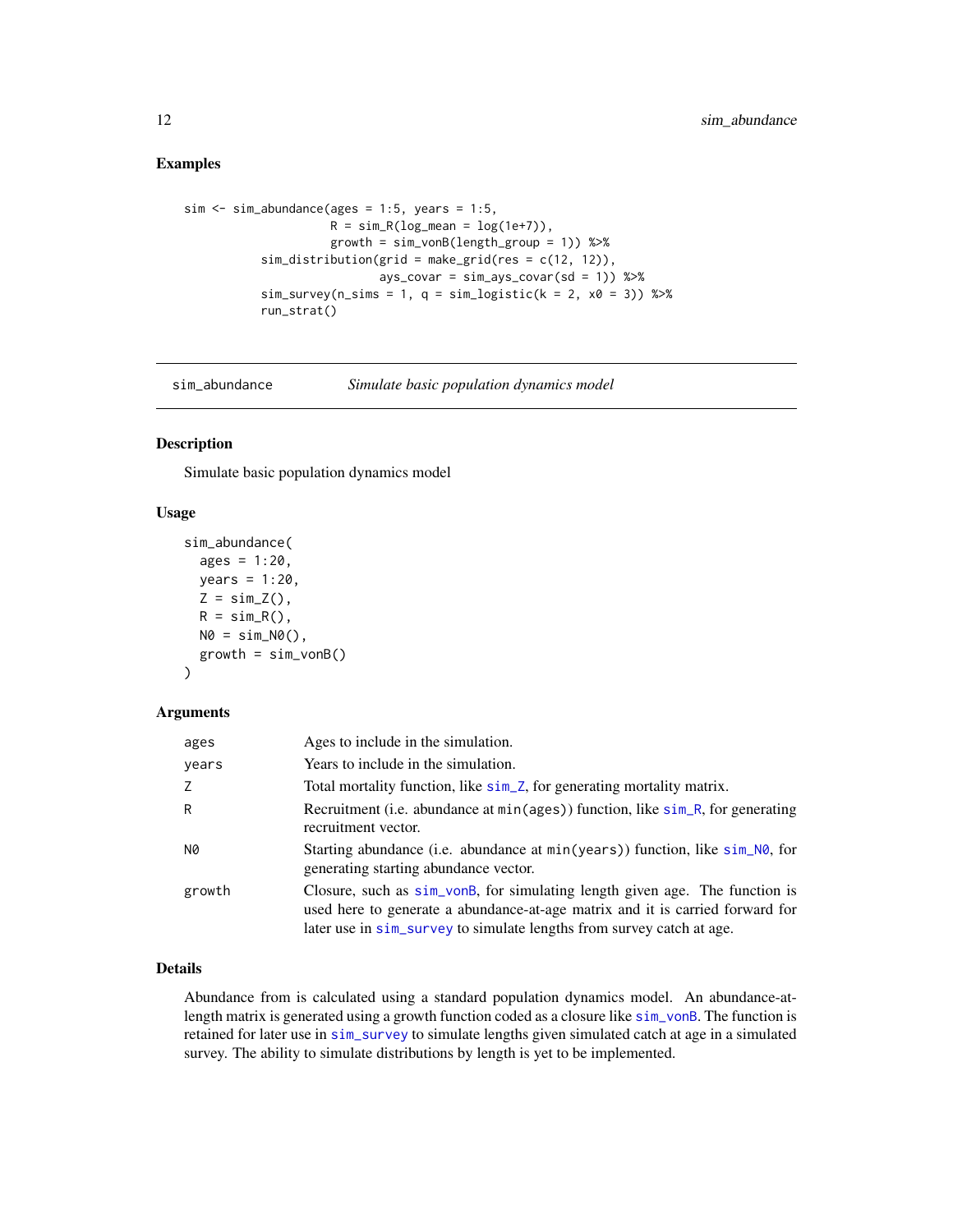#### sim\_abundance 13

#### Value

A list of length 9:

- ages Vector of ages in the simulation
- lengths Vector of length groups (depends on growth function)
- years Vector of years in the simulation
- R Vector of recruitment values
- N0 Vector of starting abundance values
- Z Matrix of total mortality values
- N Matrix of abundance values
- N\_at\_length Abundance at length matrix
- sim\_length Function for simulating lengths given ages

#### Examples

```
R_fun <- sim_R(log_mean = log(100000), log_sd = 0.1, random_walk = TRUE, plot = TRUE)
R_fun(years = 1:100)sim\_abundance(R = sim_R(log\_mean = log(100000), log_s d = 0.5))sim_abundance(years = 1:20,
               R = sim_R(log_mean = log(c(rep(100000, 10), rep(10000, 10))), plot = TRUE))
Z_fun <- \sin Z(\log_{10} nean = \log(0.5), \log_{10} d = 0.1, phi_age = 0.9, phi_year = 0.9, plot = TRUE)
Z_fun(years = 1:100, ages = 1:20)sim\_abundance(Z = sim\_Z(log\_mean = log(0.5), log\_sd = 0.1, plot = TRUE))Za_dev <- c(-0.2, -0.1, 0, 0.1, 0.2, 0.3, 0.3, 0.2, 0.1, 0)
Zy_dev <- c(-0.2, -0.2, -0.2, -0.2, -0.2, 2, 2, 2, 2, 0.2, 0.2, 0.2, 0.2, 0.2, 0, 0, 0, 0, 0, 0)
Z_mat <- outer(Za_dev, Zy_dev, "+") + 0.5
sim\_abundance(ages = 1:10, years = 1:20,Z = \text{sim}_Z(\text{log\_mean} = \text{log}(Z\text{\_mat}), \text{plot} = \text{TRUE}))sim\_abundance(ages = 1:10, years = 1:20,Z = \text{sim}_Z(\text{log\_mean} = \text{log}(Z\_\text{mat}), \text{log}_S = 0, \text{phi}_S = 0, \text{phi}_S = 0, \text{plot} = \text{TRUE})N0_fun <- sim_N0(N0 = "exp", plot = TRUE)
N\theta_{r}fun(R\theta = 1000, Z\theta = rep(0.5, 20), ages = 1:20)
sim\_abundance(N0 = sim_N0(N0 = "exp", plot = TRUE))growth_fun <- sim_vonB(Linf = 100, L0 = 5, K = 0.2, \log_{10} = 0.05, length_group = 1, plot = TRUE)
growth_fun(age = rep(1:15, each = 100))
growth_fun(age = 1:15, length_age_key = TRUE)
sim_abundance(growth = sim_vonB(plot = TRUE))
sim <- sim_abundance()
plot_trend(sim)
plot_surface(sim, mat = "N")
plot_surface(sim, mat = "Z")
plot_surface(sim, mat = "N_at_length", xlab = "Length", zlab = "N")
```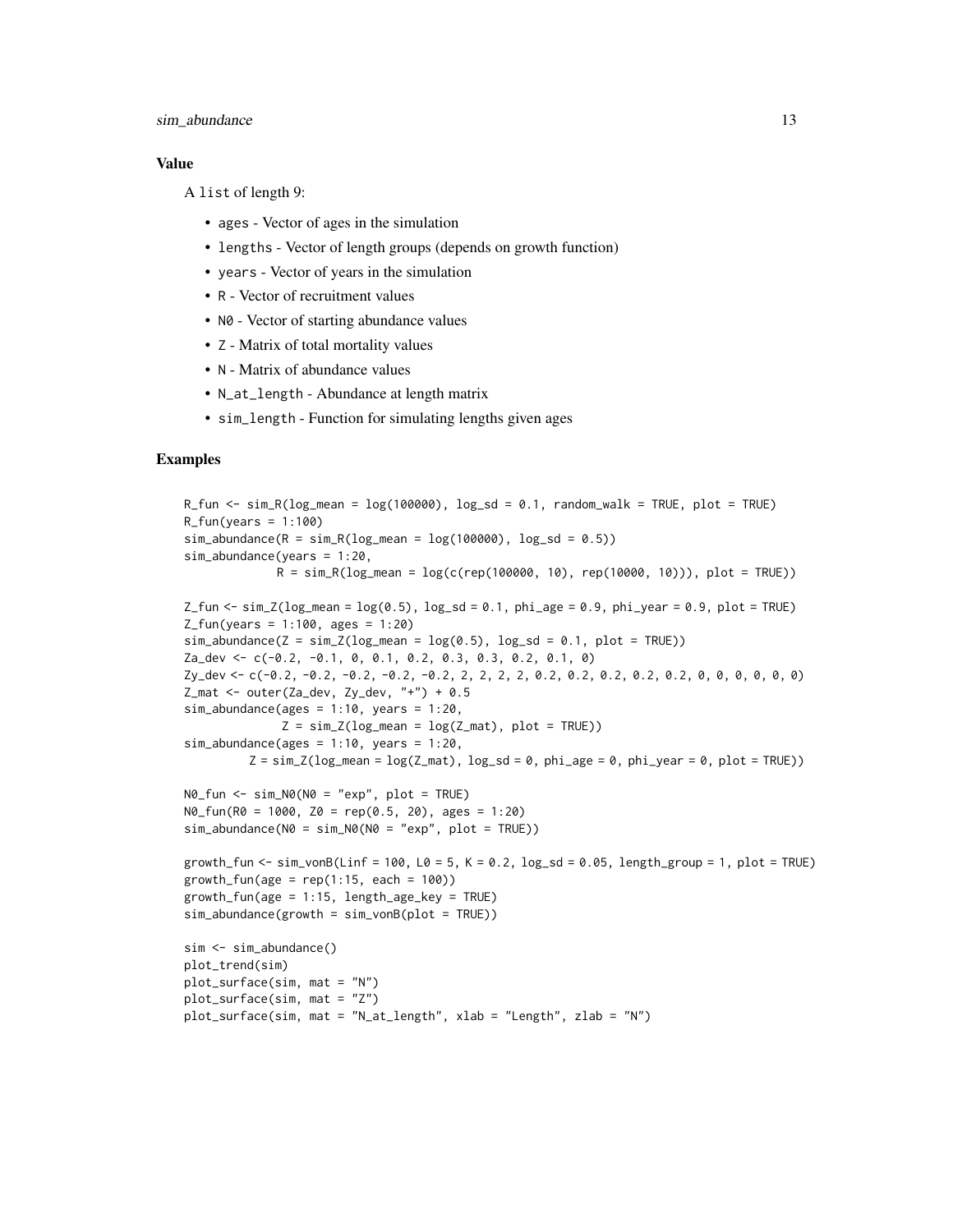<span id="page-13-1"></span><span id="page-13-0"></span>

These functions return a function to use inside [sim\\_distribution](#page-15-1).

#### Usage

```
sim_ays_covar(
  sd = 2.8,
  range = 300,
  lambda = 1,
  model = "matern",
  phi\_age = 0.5,
  phi_year = 0.9,
  group\_ages = 5:20,group_years = NULL
\mathcal{L}
```
#### Arguments

| sd          | Variance (can be age specific).                                                                    |
|-------------|----------------------------------------------------------------------------------------------------|
| range       | Decorrelation range                                                                                |
| lambda      | Controls the degree of smoothness of Matern covariance process                                     |
| model       | String indicating either "exponential" or "matern" as the correlation function                     |
| phi_age     | Defines autocorrelation through ages. Can be one value or a vector of the same<br>length as ages   |
| phi_year    | Defines autocorrelation through years. Can be one value or a vector of the same<br>length as years |
| group_ages  | Make space-age-year noise equal across these ages                                                  |
| group_years | Make space-age-year noise equal across these years                                                 |

sim\_ays\_covar\_spde *Simulate age-year-space covariance using SPDE approach*

#### Description

Returns a function to use inside [sim\\_distribution](#page-15-1) to generate the error term.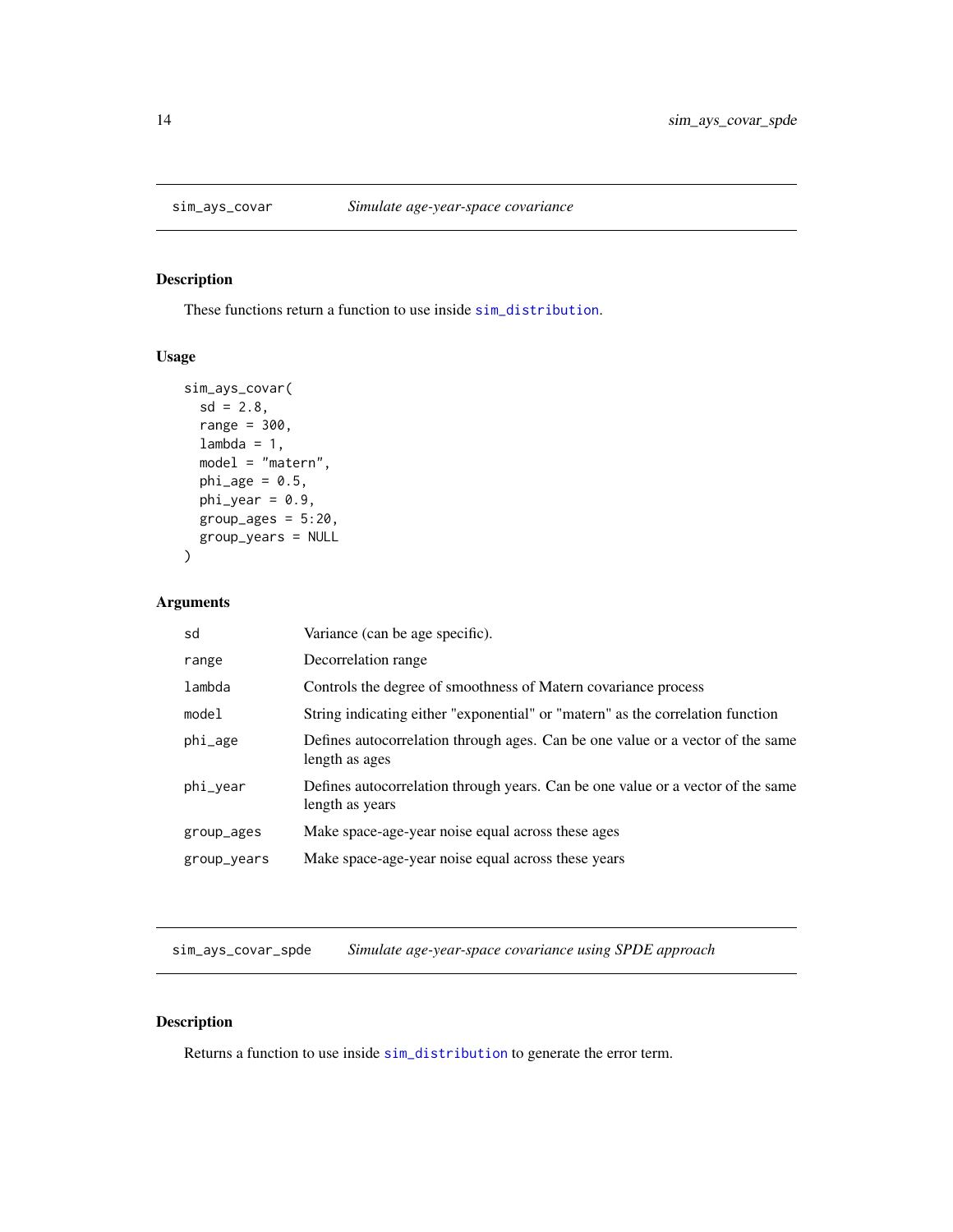<span id="page-14-0"></span>sim\_ays\_covar\_spde 15

#### Usage

```
sim_ays_covar_spde(
  sd = 2.8,
  range = 300,
 model = "barrier",
 phi\_age = 0.5,
 phi_year = 0.9,
  group_ages = 5:20,
  group_years = NULL,
 mesh,
 barrier.triangles
)
```
#### Arguments

| sd                | Variance (can be age specific)                                                                      |
|-------------------|-----------------------------------------------------------------------------------------------------|
| range             | Decorrelation range                                                                                 |
| model             | String indicating "barrier" or "spde" to generate Q with                                            |
| phi_age           | Defines autocorrelation through ages. Can be one value or a vector of the same<br>length as ages.   |
| phi_year          | Defines autocorrelation through years. Can be one value or a vector of the same<br>length as years. |
| group_ages        | Make space-age-year variance equal across these ages                                                |
| group_years       | Make space-age-year variance equal across these years                                               |
| mesh              | The mesh used to generate the precision matrix                                                      |
| barrier.triangles |                                                                                                     |
|                   | the set of triangles in the barrier of the mesh for the barrier model                               |

#### Value

Returns a function for use in [sim\\_distribution](#page-15-1).

#### Examples

##SPDE Approach

```
## Make a grid
my\_grid \leq - make\_grid(res = c(10,10))## Make a mesh based off it
my_mesh <- make_mesh(my_grid)
sim < -sim\_abundance(ages = 1:10, years = 1:10) %>%
         sim_distribution(grid = my_grid,
```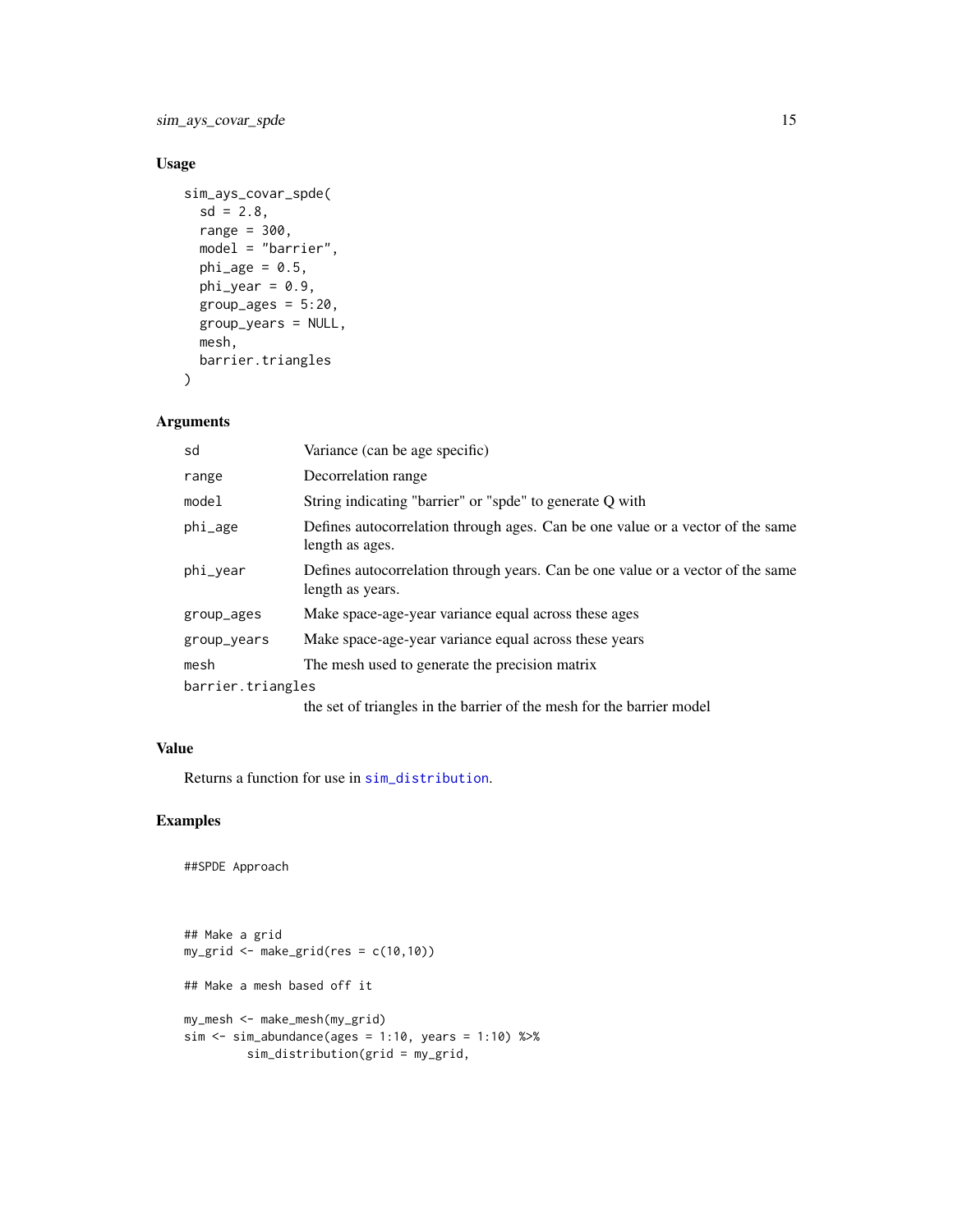```
ays_{covar} = \nsim_{ays_{covar} - spde(phi_{age} = 0.8,phi\_year = 0.1,
                                                          model = "spde",
                                                          mesh = my\_mesh,
                          depth_par = sim_parabola(mu = 200,
                                                    sigma = 50))
plot_distribution(sim,ages = 1:5, years = 1:5, type = "heatmap")
## Barrier Approach
sim \le sim_abundance(ages = 1:10, years = 1:10) %>%
         sim_distribution(grid = survey_grid,
                          ays_covar = sim_ays_covar_spde(phi_age = 0.8,
                                                          phi_y = 0.1,
                                                          model = "barrier",mesh = survey_lite_mesh$mesh,
                                                          barrier.triangles =
                                                          survey_lite_mesh$barrier_tri),
                          depth_par = sim_parabola())
plot_distribution(sim, ages = 1:5, years = 1:5, type = "heatmap")
```
<span id="page-15-1"></span>sim\_distribution *Simulate spatial and temporal distribution*

#### Description

Provided an abundance at age matrix and a survey grid to populate, this function applies correlated space, age and year error to simulate the distribution of the population. The ability to simulate distributions by length is yet to be implemented.

#### Usage

```
sim_distribution(
  sim,
  grid = make\_grid(),
  ays_{covar} = \nsim_ays_{covar} ),
  depth_par = sim_parabola()
)
```
#### **Arguments**

| sim       | A list with ages, years and an abundance at age matrix like produced by sim_abundance.     |
|-----------|--------------------------------------------------------------------------------------------|
| grid      | A raster object defining the survey grid, like survey_grid or one produced by<br>make_grid |
| ays_covar | Closure for simulating age-year-space covariance, like sim_ays_covar                       |
| depth_par | Closure for defining relationship between abundance and depth, like $\sin_\theta$ parabola |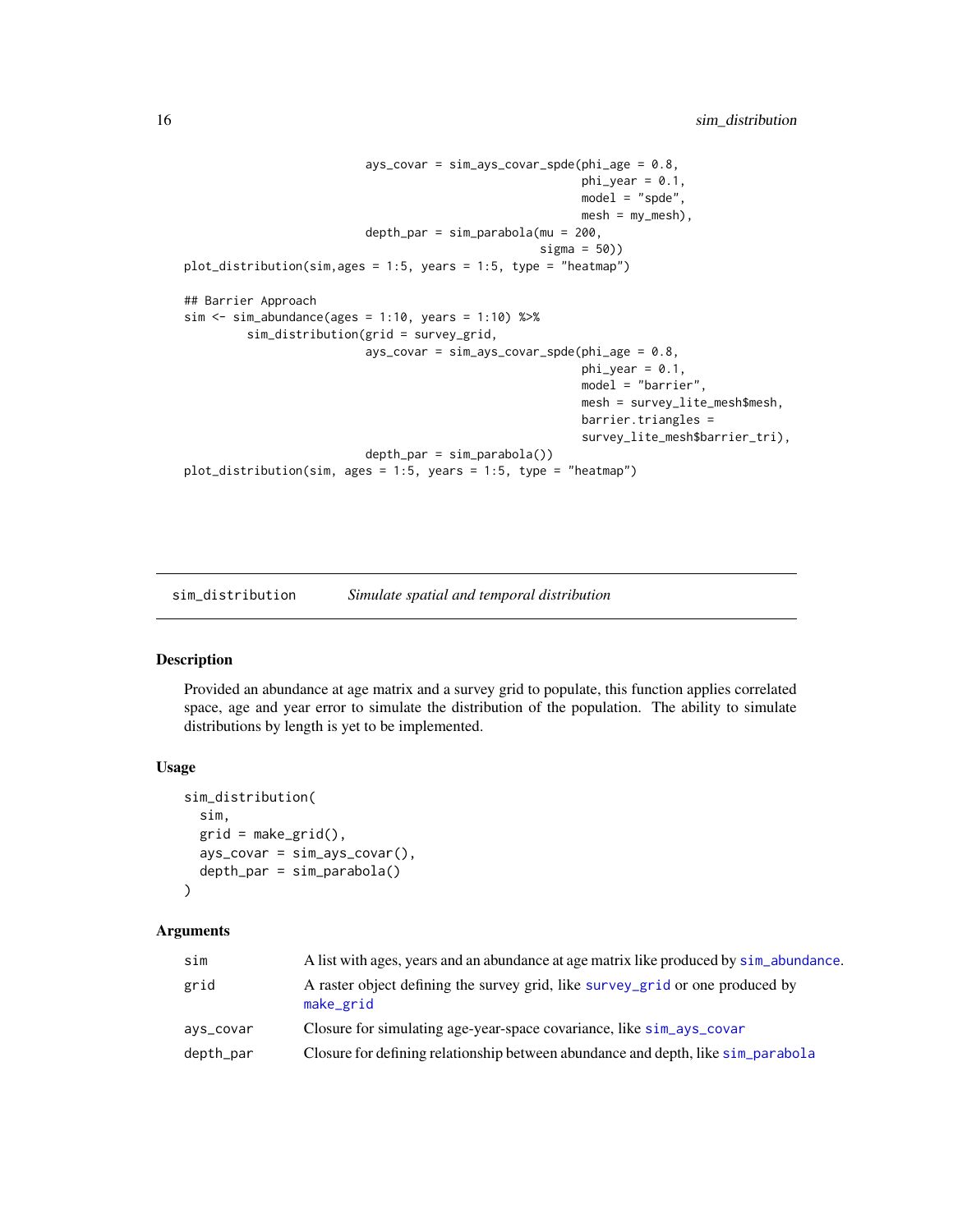#### <span id="page-16-0"></span>sim\_logistic 17

#### Details

This function simulates the probability of simulated fish inhabiting a cell as a function of a parabolic relationship with depth and space, age, and year autocorrelated errors. WARNING: it make take a long time to simulate abundance in a large grid across many ages and years - start small first.

#### Value

Appends three objects to the sim list:

- grid RasterBrick with the grid details
- grid\_xy Grid details as a data.table in xyz format
- sp\_N A data.table with abundance split by age, year and cell

#### Examples

```
sim <- sim_abundance(ages = 1:10, years = 1:10) %>%
           sim_distribution(grid = make_grid(res = c(12, 12)),
                            ays_{covar} = sim_{ays_{covar}(phi_{1,age} = 0.8,phi_y = 0.1,
                             depth\_par = sim\_parabola(mu = 200,sigma = 50))
head(sim$sp_N)
```
head(sim\$grid\_xy)

<span id="page-16-1"></span>sim\_logistic *Closure for simulating logistic curve*

#### Description

This closure is useful for simulating q inside the [sim\\_survey](#page-20-1) function

#### Usage

 $sim\_logistic(k = 2, x0 = 3, plot = FALSE)$ 

#### Arguments

|      | The steepness of the curve            |
|------|---------------------------------------|
| x0   | The x-value of the sigmoid's midpoint |
| plot | Plot relationship                     |

#### Examples

logistic\_fun <- sim\_logistic( $k = 2$ ,  $x0 = 3$ , plot = TRUE)  $logistic_fun(x = 1:10)$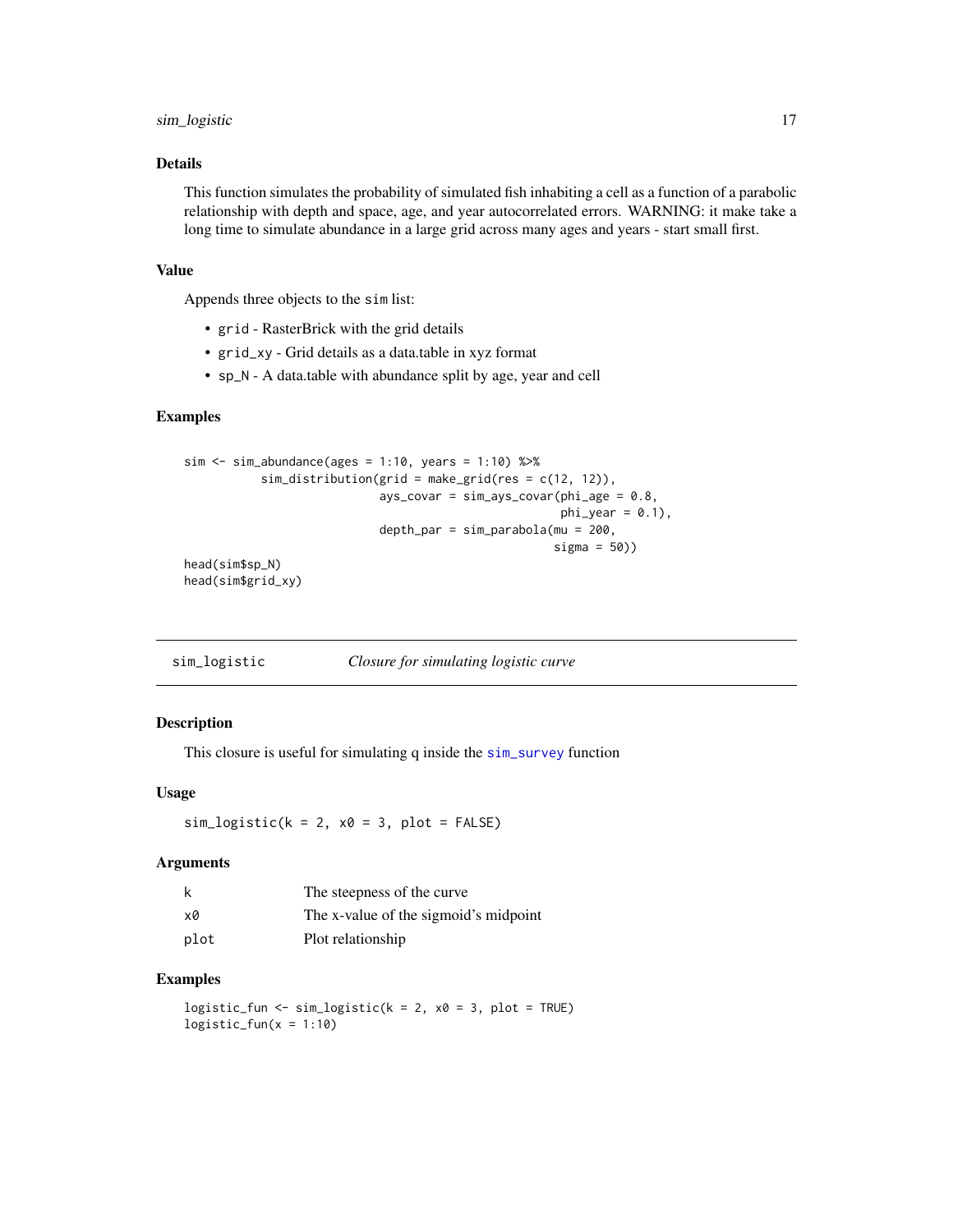Closure to be used in [sim\\_distribution](#page-15-1). Form is based on the bi-gaussian function described here: https://www.ncbi.nlm.nih.gov/pmc/articles/PMC2993707/.

#### Usage

```
sim_parabola(
  alpha = 0,
 mu = 200,
  sigma = 70,
  sigma_right = NULL,
  log_space = FALSE,
 plot = FALSE
)
```
#### Arguments

```
alpha, mu, sigma
```

|             | Parameters that control the shape of the parabola. Can be one value or a vector<br>of equal length to the number of ages in the simulation (e.g. age-specific depth<br>associations can be specified).                                                                                                               |
|-------------|----------------------------------------------------------------------------------------------------------------------------------------------------------------------------------------------------------------------------------------------------------------------------------------------------------------------|
| sigma_right | Optional parameter to impose asymmetry by supplying a sigma parameter for<br>the right side. If used, 'sigma' will be used to define the width of the left side.<br>Ignored if 'NULL'.                                                                                                                               |
| log_space   | Should shape of the parabola be defined in log space? If 'TRUE', logged param-<br>eters are assumed to be supplied and x values used in the parabola equation are<br>log transformed. This allows a more lognormal curve to be defined and, hence,<br>allows a heavier tail and it forces very low values near zero. |
| plot        | Produce a simple plot of the simulated values?                                                                                                                                                                                                                                                                       |

#### Examples

parabola\_fun <- sim\_parabola(mu = 50, sigma = 5, plot = TRUE)  $parabola_fun(x = 0:100)$ 

parabola\_fun <- sim\_parabola(mu = log(40), sigma = 0.5, log\_space = FALSE, plot = TRUE)  $parabola_fun(x = 1:1000)$ 

parabola\_fun <- sim\_parabola(mu =  $c(50, 120)$ , sigma =  $c(5, 3)$ , plot = TRUE)  $parabola_fun(x = rep(1:200, 2), age = rep(c(1, 2), each = 200))$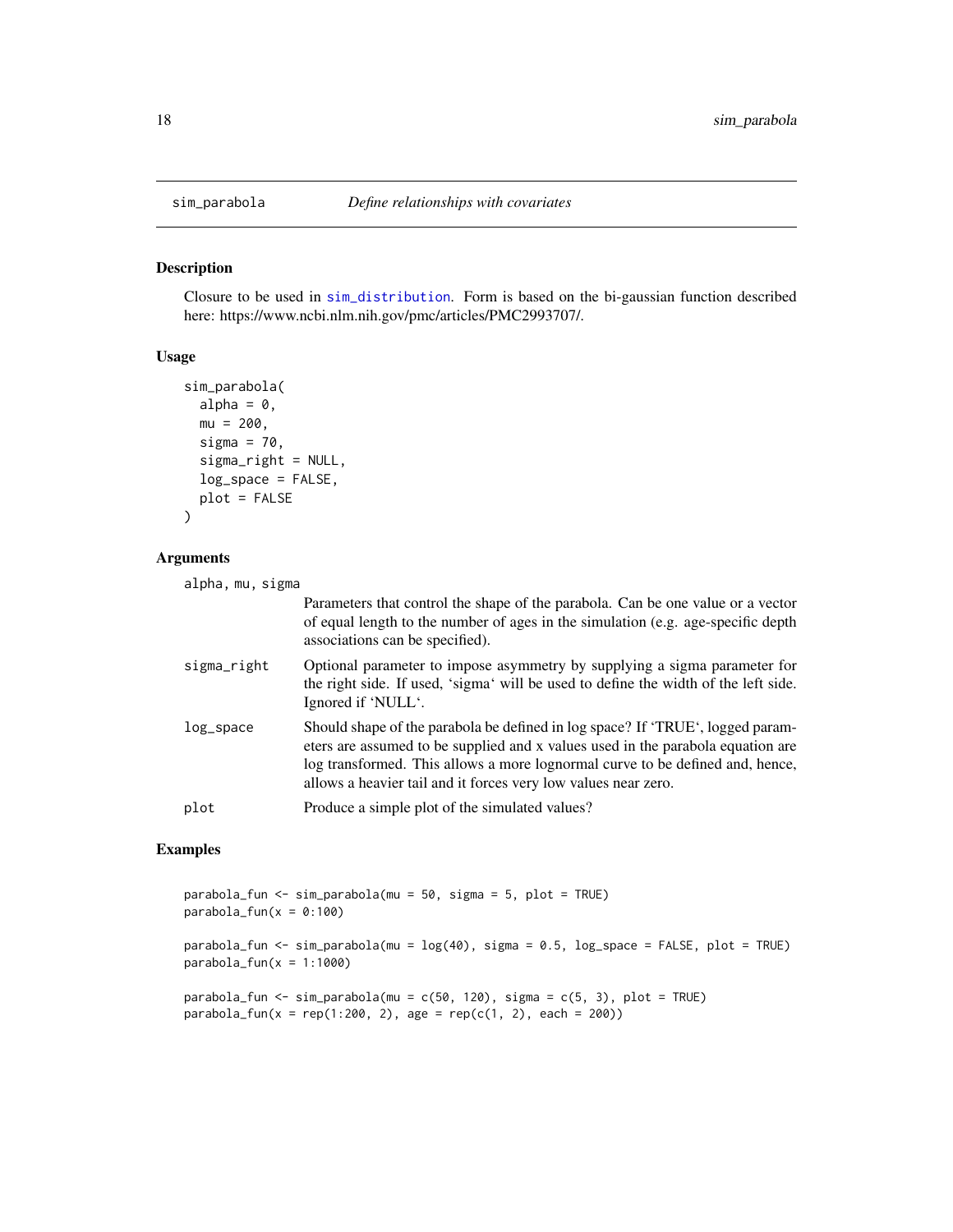<span id="page-18-2"></span><span id="page-18-1"></span><span id="page-18-0"></span>

These functions return a function to use inside [sim\\_abundance](#page-11-1). Given parameters, it generates N0, R and Z values.

#### Usage

```
sim_R(log_mean = log(3e+07), log_s d = 0.5, random_w alk = TRUE, plot = FALSE)sim_Z(
  log_mean = log(0.5),
  log_s d = 0.2,
 phi\_age = 0.9,
 phi_year = 0.5,
 plot = FALSE
)
sim_N0(N0 = "exp", plot = FALSE)
```
#### Arguments

| log_mean    | One mean value or a vector of means, in log scale, of length equal to years for<br>sim_R or a matrix of means with rows equaling the number of ages and columns<br>equaling the number of years for sim_Z. |
|-------------|------------------------------------------------------------------------------------------------------------------------------------------------------------------------------------------------------------|
| $log_s$ d   | Standard deviation of the variable in the log scale.                                                                                                                                                       |
| random_walk | Simulate recruitment as a random walk?                                                                                                                                                                     |
| plot        | produce a simple plot of the simulated values?                                                                                                                                                             |
| phi_age     | Autoregressive parameter for the age dimension.                                                                                                                                                            |
| phi_year    | Autoregressive parameter for the year dimension.                                                                                                                                                           |
| N0          | Either specify "exp" or numeric vector of starting abundance excluding the first<br>age. If "exp" is specified using sim_N0, then abundance at age are calculated<br>using exponential decay.              |

#### Details

sim\_R generates uncorrelated recruitment values or random walk values from a log normal distribution. sim\_Z does the same as sim\_R when phi\_age and phi\_year are both 0, otherwise values are correlated in the age and/or year dimension. The covariance structure follows that described in Cadigan (2015).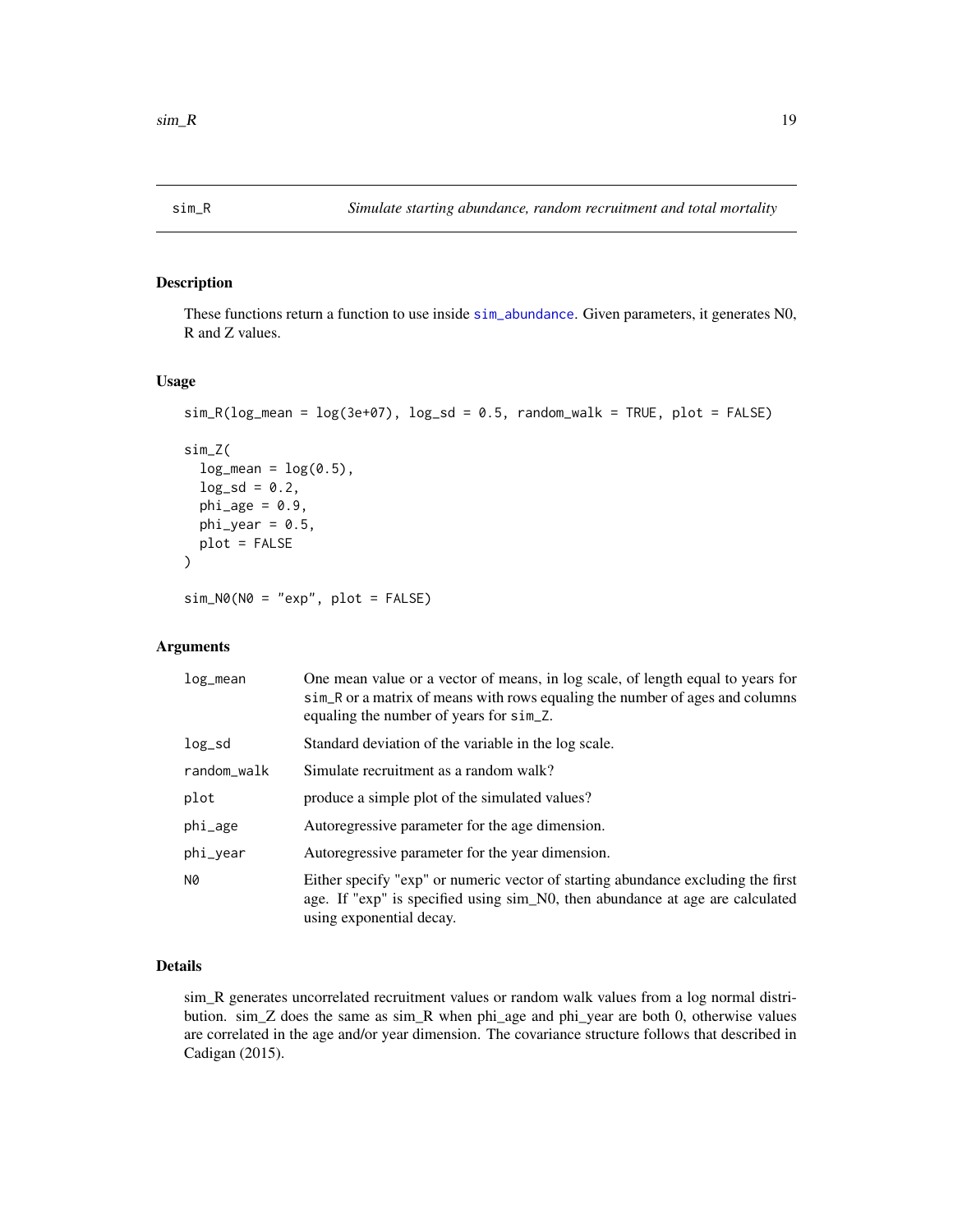#### <span id="page-19-0"></span>References

Cadigan, Noel G. 2015. A State-Space Stock Assessment Model for Northern Cod, Including Under-Reported Catches and Variable Natural Mortality Rates. Canadian Journal of Fisheries and Aquatic Sciences 73 (2): 296-308.

#### Examples

```
R_fun \le sim_R(log_mean = \log(100000), \log_{10} = 0.1, random_walk = TRUE, plot = TRUE)
R_fun(years = 1:100)sim\_abundance(R = sim\_R(log\_mean = log(100000), log\_sd = 0.5))sim_abundance(years = 1:20,
                R = \text{sim}_R(\text{log\_mean} = \text{log}(c(\text{rep}(100000, 10), \text{rep}(10000, 10))), plot = TRUE))
Z_fun <- \sin Z(\log_m e) = \log(0.5), \log_S d = 0.1, \phihi_age = 0.9, \phihi_year = 0.9, \philot = TRUE)
Z_fun(years = 1:100, ages = 1:20)sim\_abundance(Z = sim\_Z(log\_mean = log(0.5), log\_sd = 0.1, plot = TRUE))Za_dev <- c(-0.2, -0.1, 0, 0.1, 0.2, 0.3, 0.3, 0.2, 0.1, 0)
Zy_dev <- c(-0.2, -0.2, -0.2, -0.2, -0.2, 2, 2, 2, 2, 0.2, 0.2, 0.2, 0.2, 0.2, 0, 0, 0, 0, 0, 0)
Z_mat <- outer(Za_dev, Zy_dev, "+") + 0.5
sim\_abundance(ages = 1:10, years = 1:20,Z = \sin Z(\log_{10} \text{mean} = \log(Z_{\text{mat}}), \text{plot} = \text{TRUE})sim\_abundance(ages = 1:10, years = 1:20,Z = \text{sim\_Z}(\text{log\_mean} = \text{log}(Z_{\text{mat}}), \text{log\_sd} = \emptyset, \text{phi\_age} = \emptyset, \text{phi\_year} = \emptyset, \text{plot} = \text{TRUE})N0_fun <- sim_N0(N0 = "exp", plot = TRUE)
N0_fun(R0 = 1000, Z0 = rep(0.5, 20), ages = 1:20)
sim\_abundance(N0 = sim_N0(N0 = "exp", plot = TRUE))
```
<span id="page-19-1"></span>sim\_sets *Simulate survey sets*

#### Description

Simulate survey sets

#### Usage

```
sim_sets(
  sim,
  subset_cells,
  n_sims = 1,
  traw1\_dim = c(1.5, 0.02),
 min\_sets = 2,
 set_den = 2/1000,
  resample_cells = FALSE
)
```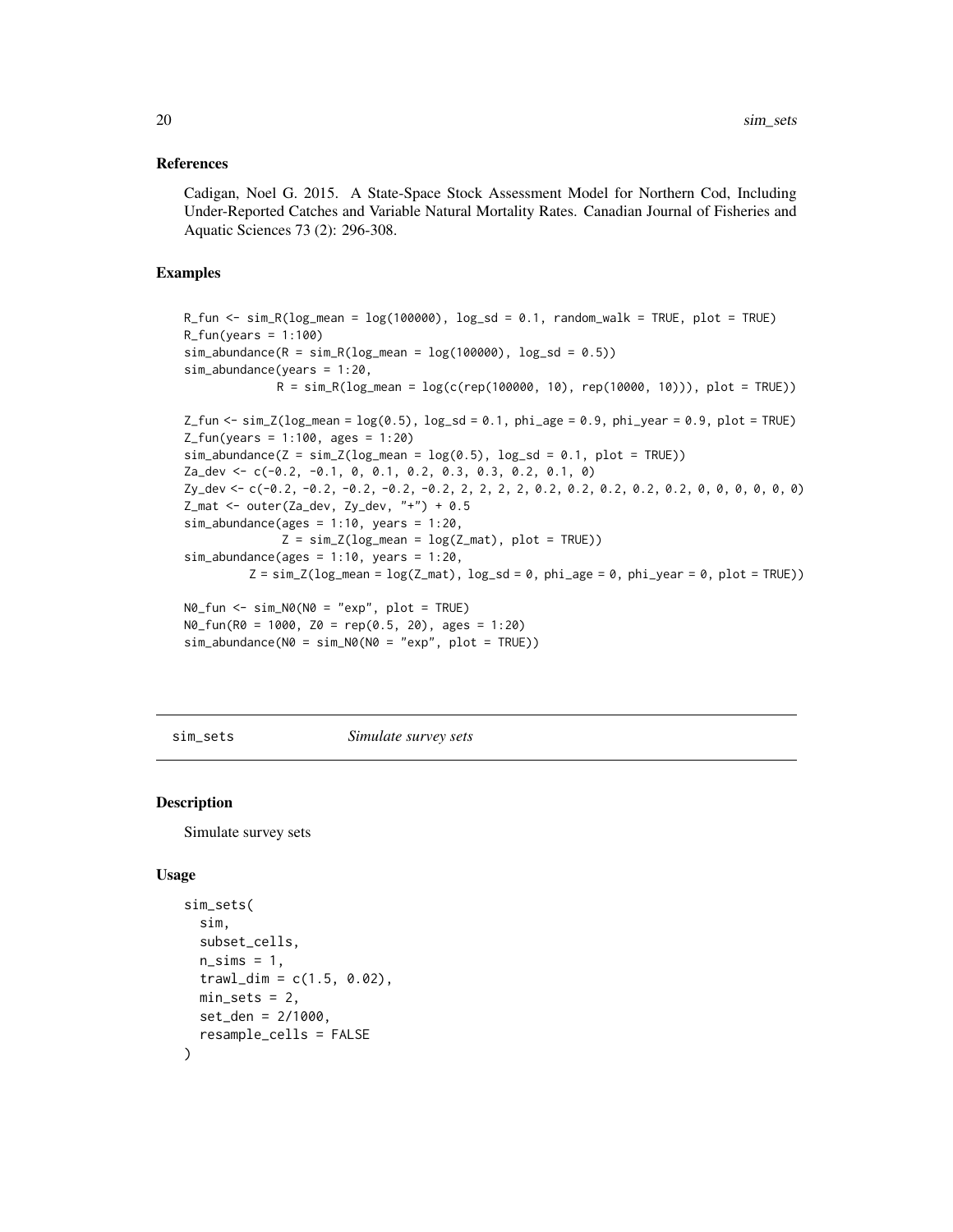#### <span id="page-20-0"></span>sim\_survey 21

#### Arguments

| sim          | Simulation object from sim_distribution                                                                                                                                               |
|--------------|---------------------------------------------------------------------------------------------------------------------------------------------------------------------------------------|
| subset_cells | Logical expression indicating the elements $(x, y, \text{depth}, \text{cell}, \text{division}, \text{strat}, \text{year})$<br>of the survey grid to keep (e.g., $\text{cell} < 100$ ) |
| n_sims       | Number of simulations to produce                                                                                                                                                      |
| trawl_dim    | Trawl width and distance (same units as grid)                                                                                                                                         |
| min_sets     | Minimum number of sets per strat                                                                                                                                                      |
| set den      | Set density (number of sets per grid unit squared)                                                                                                                                    |
|              | resample_cells Allow resampling of sampling units (grid cells)? (Note: allowing resampling<br>may create bias because depletion is imposed at the cell level)                         |

#### Examples

```
sim \le sim_abundance(ages = 1:10, years = 1:5) %>%
          sim_distribution(grid = make_grid(res = c(12, 12)))
```

```
## Multiple calls can be useful for defining a custom series of sets
standard_sets <- sim_sets(sim, year <= 2, set_den = 2 / 1000)
reduced_sets <- sim_sets(sim, year > 2 & !cell %in% 1:100, set_den = 1 / 1000)
sets <- rbind(standard_sets, reduced_sets)
sets$set <- seq(nrow(sets)) # Important - make sure set has a unique ID.
```

```
survey <- sim_survey(sim, custom_sets = sets)
plot_survey(survey, which_year = 4, which_sim = 1)
```
<span id="page-20-1"></span>sim\_survey *Simulate stratified-random survey*

#### Description

Simulate stratified-random survey

#### Usage

```
sim_survey(
  sim,
  n\_sims = 1,q = \text{sim\_logistic}(),
  traw1\_dim = c(1.5, 0.02),
  resample_cells = FALSE,
 binom_error = TRUE,
  min\_sets = 2,set_den = 2/1000,
```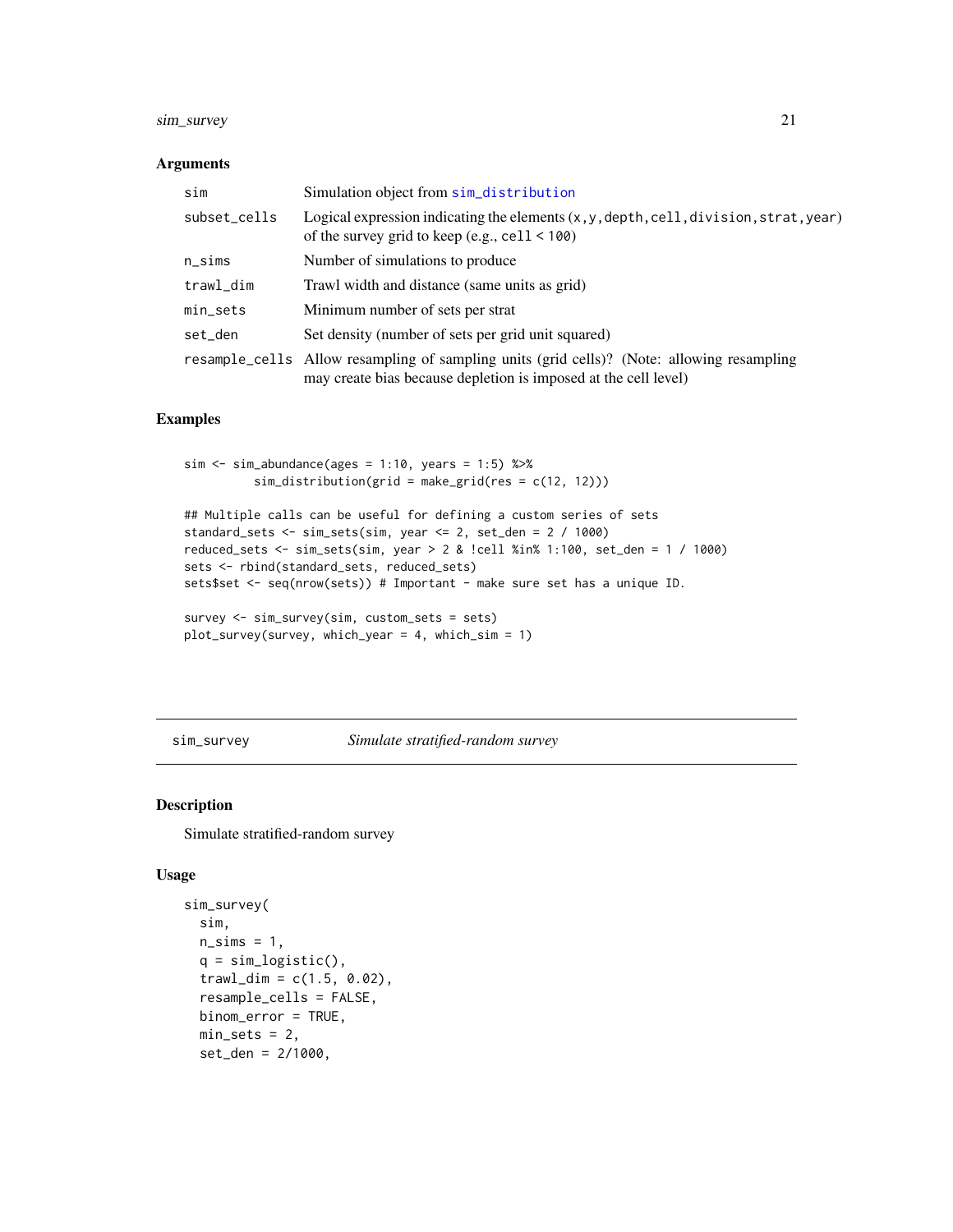```
lengths_{cap} = 500,ages\_cap = 10,age\_sampling = "stratified",age_length\_group = 1,age_space_group = "division",
  custom_sets = NULL,
 light = TRUE
\mathcal{L}
```
## Arguments

| sim              | Simulation from sim_distribution                                                                                                                                                                                                                                                                                                                      |  |
|------------------|-------------------------------------------------------------------------------------------------------------------------------------------------------------------------------------------------------------------------------------------------------------------------------------------------------------------------------------------------------|--|
| $n$ _sims        | Number of surveys to simulate over the simulated population. Note: requesting<br>a large number of simulations may max out your RAM. Use sim_survey_parallel<br>if many simulations are required.                                                                                                                                                     |  |
| q                | Closure, such as sim_logistic, for simulating catchability at age (returned val-<br>ues must be between 0 and 1)                                                                                                                                                                                                                                      |  |
| trawl_dim        | Trawl width and distance (same units as grid)                                                                                                                                                                                                                                                                                                         |  |
|                  | resample_cells Allow resampling of sampling units (grid cells)? Setting to TRUE may introduce<br>bias because depletion is imposed at the cell level.                                                                                                                                                                                                 |  |
| binom_error      | Impose binomial error? Setting to FALSE may introduce bias in stratified esti-<br>mates at older ages because of more frequent rounding to zero.                                                                                                                                                                                                      |  |
| min_sets         | Minimum number of sets per strat                                                                                                                                                                                                                                                                                                                      |  |
| set_den          | Set density (number of sets per [grid unit] squared). WARNING: may return an<br>error if set_den is high and resample_cells = FALSE because the number of<br>sets allocated may exceed the number of cells in a strata.                                                                                                                               |  |
| lengths_cap      | Maximum number of lengths measured per set                                                                                                                                                                                                                                                                                                            |  |
| ages_cap         | If age_sampling = "stratified", this cap represents the maximum number<br>of ages to sample per length group (defined using the age_length_group ar-<br>gument) per division or strat (defined using the age_space_group argument)<br>per year. If age_sampling = "random", it is the maximum number of ages to<br>sample from measured fish per set. |  |
| age_sampling     | Should age sampling be "stratified" (default) or "random"?                                                                                                                                                                                                                                                                                            |  |
| age_length_group |                                                                                                                                                                                                                                                                                                                                                       |  |
|                  | Numeric value indicating the size of the length bins for stratified age sampling.<br>Ignored if age_sampling = "random".                                                                                                                                                                                                                              |  |
| age_space_group  |                                                                                                                                                                                                                                                                                                                                                       |  |
|                  | Should age sampling occur at the "division" (default), "strat" or "set" spatial<br>scale? That is, age sampling can be spread across each "division", "strat" or<br>"set" in each year to a maximum number within each length bin (cap is defined<br>using the age_cap argument). Ignored if age_sampling = "random".                                 |  |
| custom_sets      | Supply an object of the same structure as returned by sim_sets which specifies<br>a custom series of set locations to be sampled. Set locations are automated if<br>$cuts$ tom $sets$ = NULL.                                                                                                                                                         |  |
| light            | Drop some objects from the output to keep object size low?                                                                                                                                                                                                                                                                                            |  |
|                  |                                                                                                                                                                                                                                                                                                                                                       |  |

<span id="page-21-0"></span>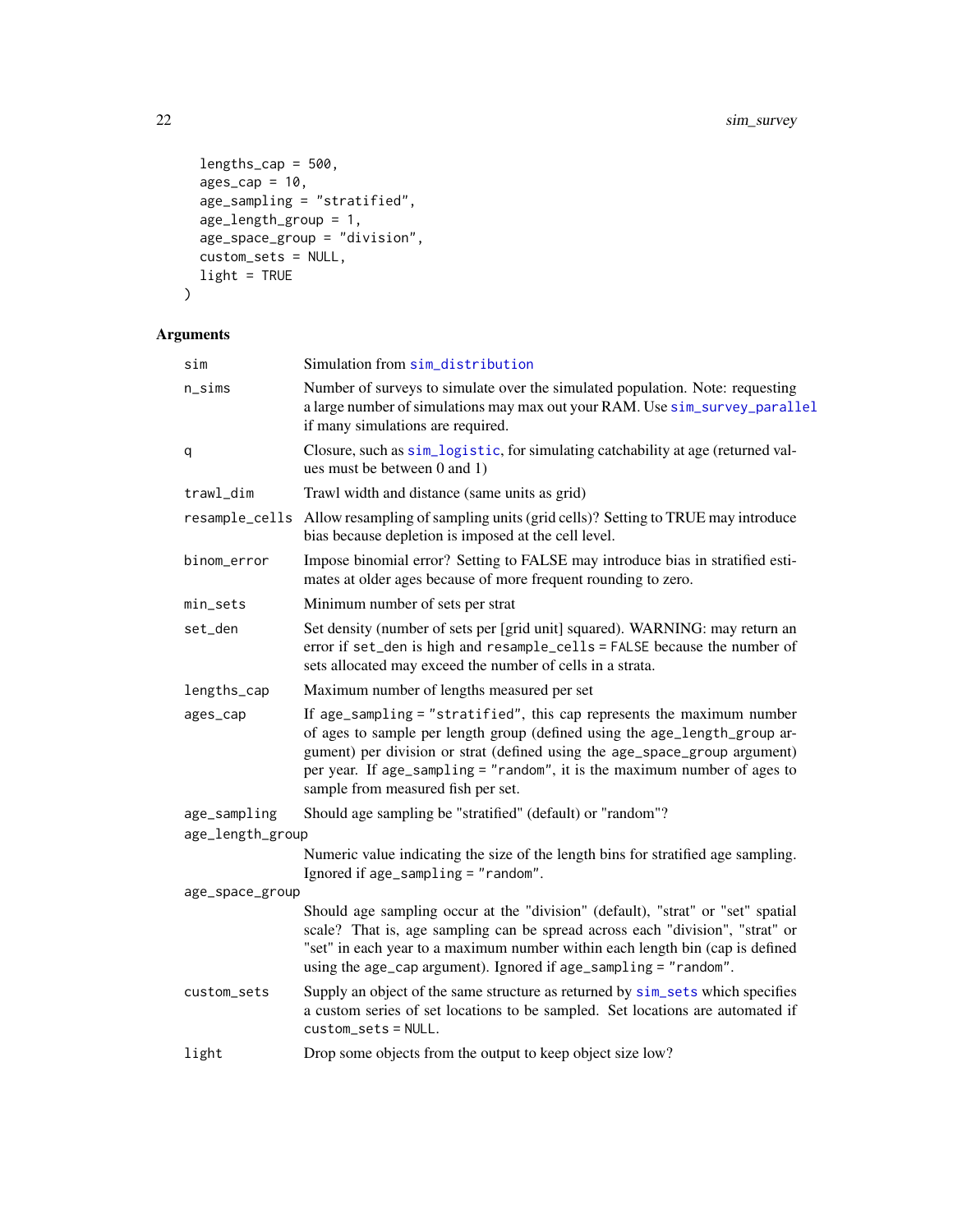#### <span id="page-22-0"></span>Value

A list including rounded population simulation, set locations and details and sampling details. Note that that  $N = "true"$  population, I = population available to the survey, n = number caught by survey.

#### Examples

```
sim \le sim_abundance(ages = 1:10, years = 1:5) %>%
           sim\_distribution(grid = make\_grid(res = c(12, 12))) %>%
           sim\_survey(n\_sims = 5, q = sim\_logistic(k = 2, x0 = 3))plot_survey(sim, which_year = 4, which_sim = 1)
```
<span id="page-22-1"></span>sim\_survey\_parallel *Simulate stratified random surveys using parallel computation*

#### Description

This function is a wrapper for [sim\\_survey](#page-20-1) except it allows for many more total iterations to be run than [sim\\_survey](#page-20-1) before running into RAM limitations. Unlike [test\\_surveys](#page-28-1), this function retains the full details of the survey and it may therefore be more useful for testing alternate approaches to a stratified analysis for obtaining survey indices.

#### Usage

```
sim_survey_parallel(
  sim,
  n\_sims = 1,
  n_loops = 100,
  cores = 1,quiet = FALSE,
  ...
)
```
#### Arguments

| sim                     | Simulation from sim_distribution                                                                                                                                                                                             |
|-------------------------|------------------------------------------------------------------------------------------------------------------------------------------------------------------------------------------------------------------------------|
| $n\_sims$               | Number of times to simulate a survey over the simulated population. Requesting<br>a large number of simulations here may max out your RAM.                                                                                   |
| n_loops                 | Number of times to run the sim_survey function. Total simulations run will be<br>the product of n_sims and n_loops arguments. Low numbers of n_sims and<br>high numbers of n_loops will be easier on RAM, but may be slower. |
| cores                   | Number of cores to use in parallel. More cores should speed up the process.                                                                                                                                                  |
| quiet                   | Print message on what to expect for duration?                                                                                                                                                                                |
| $\cdot$ $\cdot$ $\cdot$ | Arguments passed on to sim_survey                                                                                                                                                                                            |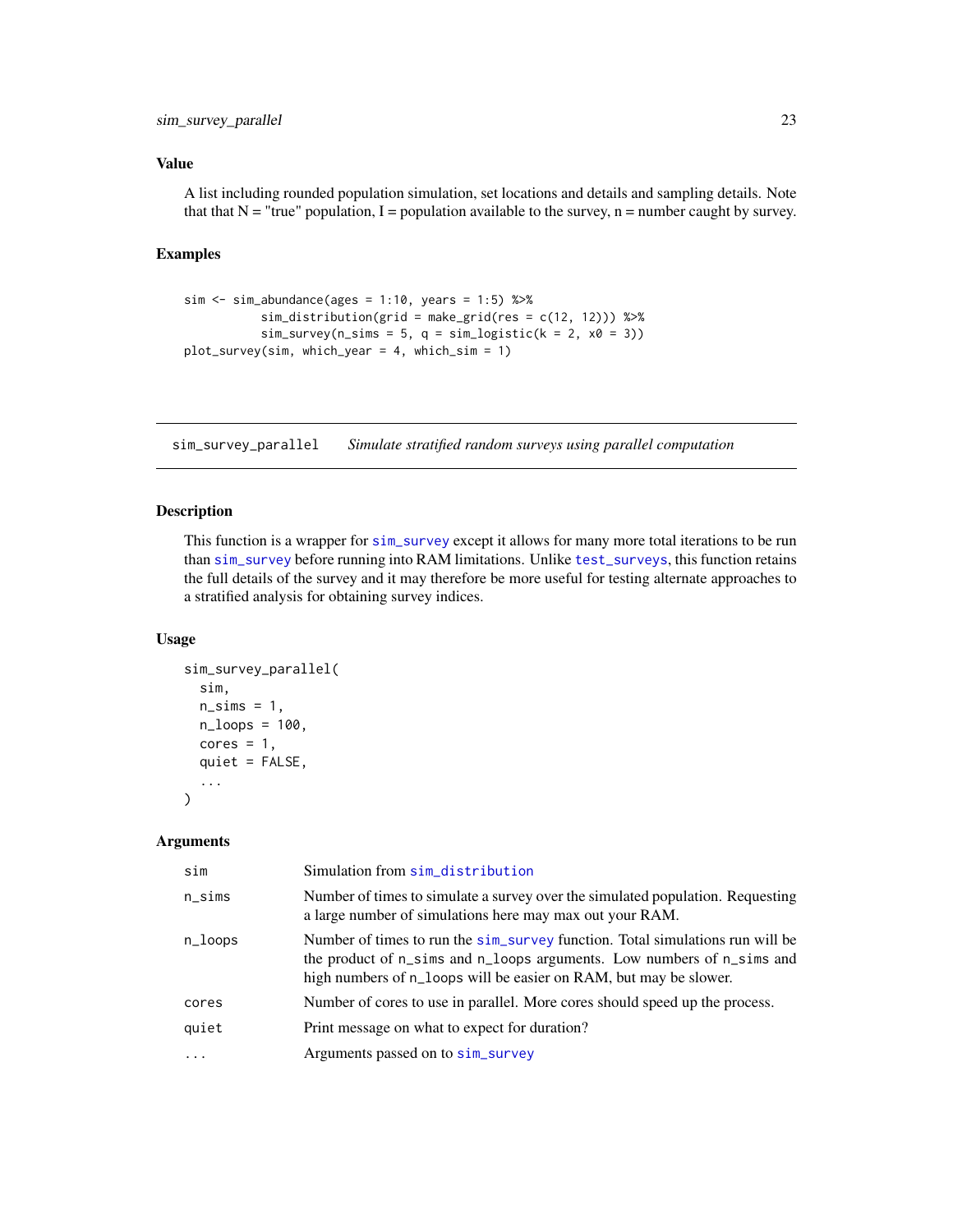- <span id="page-23-0"></span>q Closure, such as [sim\\_logistic](#page-16-1), for simulating catchability at age (returned values must be between 0 and 1)
- trawl\_dim Trawl width and distance (same units as grid)
- resample\_cells Allow resampling of sampling units (grid cells)? Setting to TRUE may introduce bias because depletion is imposed at the cell level.
- binom\_error Impose binomial error? Setting to FALSE may introduce bias in stratified estimates at older ages because of more frequent rounding to zero.
- min\_sets Minimum number of sets per strat
- set\_den Set density (number of sets per [grid unit] squared). WARNING: may return an error if set\_den is high and resample\_cells = FALSE because the number of sets allocated may exceed the number of cells in a strata.
- lengths\_cap Maximum number of lengths measured per set
- ages\_cap If age\_sampling = "stratified", this cap represents the maximum number of ages to sample per length group (defined using the age\_length\_group argument) per division or strat (defined using the age\_space\_group argument) per year. If age\_sampling = "random", it is the maximum number of ages to sample from measured fish per set.
- age\_sampling Should age sampling be "stratified" (default) or "random"?
- age\_length\_group Numeric value indicating the size of the length bins for stratified age sampling. Ignored if age\_sampling = "random".
- age\_space\_group Should age sampling occur at the "division" (default), "strat" or "set" spatial scale? That is, age sampling can be spread across each "division", "strat" or "set" in each year to a maximum number within each length bin (cap is defined using the age\_cap argument). Ignored if age\_sampling = "random".
- custom\_sets Supply an object of the same structure as returned by [sim\\_sets](#page-19-1) which specifies a custom series of set locations to be sampled. Set locations are automated if custom\_sets = NULL.

light Drop some objects from the output to keep object size low?

#### Details

[sim\\_survey](#page-20-1) is hard-wired here to be "light" to minimize object size.

#### Examples

```
## This call runs a total of 25 simulations of the same survey over
## the same population (Note: total number of simulations are low to
## decrease computation time for the example)
sim < -sim\_abundance(ages = 1:20, years = 1:5) %>%
           sim\_distribution(grid = make\_grid(res = c(10, 10))) %>%
           sim\_survey\_parallel(n\_sims = 5, n\_loops = 5, cores = 1,q = sim\_logistic(k = 2, x0 = 3),
                               quiet = FALSE)
```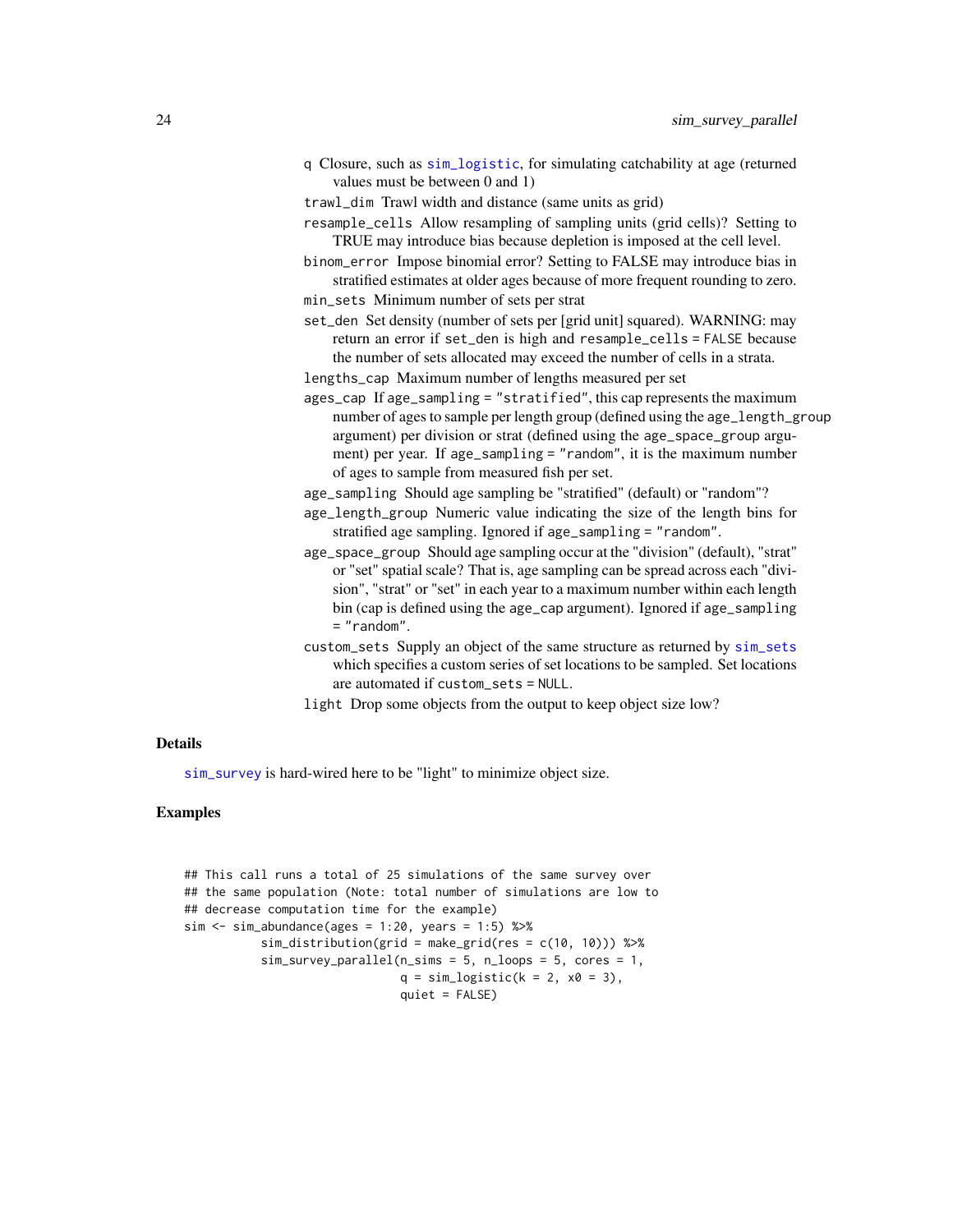<span id="page-24-1"></span><span id="page-24-0"></span>

This function outputs a function which holds the parameter values supplied and the function either simulates lengths given ages or generates a length age key give a sequence of ages.

#### Usage

```
sim_vonB(
 Linf = 120,
 L0 = 5,
 K = 0.1,
 log_s d = 0.1,
  length_group = 3,
 digits = 0,
 plot = FALSE
)
```
#### Arguments

| Linf         | Mean asymptotic length                                                                                                                                                                                                                                         |
|--------------|----------------------------------------------------------------------------------------------------------------------------------------------------------------------------------------------------------------------------------------------------------------|
| L0           | Length at birth                                                                                                                                                                                                                                                |
| K.           | Growth rate parameter                                                                                                                                                                                                                                          |
| $log_s$      | Standard deviation of the relationship in log scale                                                                                                                                                                                                            |
| length_group | Length group for length age key. Note that labels on the matrix produced are<br>midpoints using the DFO conventions; see group_lengths. Also note that this<br>length group will dictate the length group used in the stratified analysis run by<br>run_strat. |
| digits       | Integer indicating the number of decimal places to round the values to                                                                                                                                                                                         |
| plot         | Produce a simple plot of the simulated values?                                                                                                                                                                                                                 |

#### Examples

```
growth_fun <- sim_vonB(Linf = 100, L0 = 5, K = 0.2, log_s d = 0.05, length_sgroup = 1, plot = TRUE)
growth_fun(age = rep(1:15, each = 100))growth_fun(age = 1:15, length_age_key = TRUE)
sim_abundance(growth = sim_vonB(plot = TRUE))
```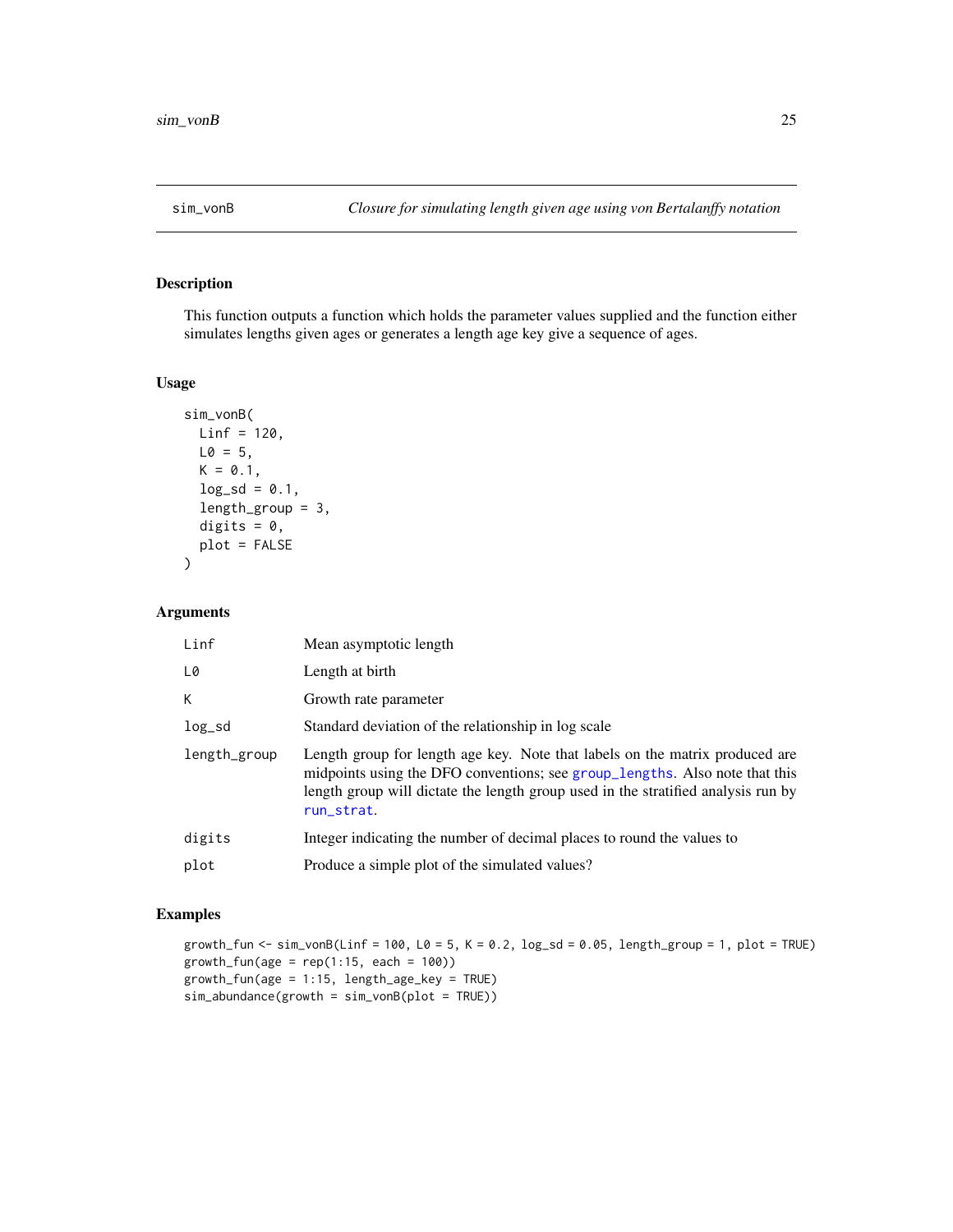<span id="page-25-2"></span><span id="page-25-0"></span>

Generate set details (setdet), length-frequency (lf) and age-frequency (af) data for stratified analysis

#### Usage

```
strat_data(sim, length_group = 3, alk_scale = "division")
```
#### Arguments

| sim          | Simulation from sim_survey                                                                      |
|--------------|-------------------------------------------------------------------------------------------------|
| length_group | Size of the length frequency bins                                                               |
| alk_scale    | Spatial scale at which to construct and apply age-length-keys: "division", "strat"<br>or "set". |

<span id="page-25-1"></span>

| strat_error |  | Calculate error of stratified estimates |
|-------------|--|-----------------------------------------|
|-------------|--|-----------------------------------------|

#### Description

Calculate error of stratified estimates

#### Usage

```
strat_error(sim)
```
#### Arguments

sim Object from [run\\_strat](#page-10-1) (includes simulated population and survey along with stratified analysis results)

#### Value

Adds details and summary stats of stratified estimate error to the sim list, ending with "\_strat\_error" or "\_strat\_error\_stats". Error statistics includes mean absolute error ("MAE"), mean squared error ("MSE"), and root mean squared error ("RMSE")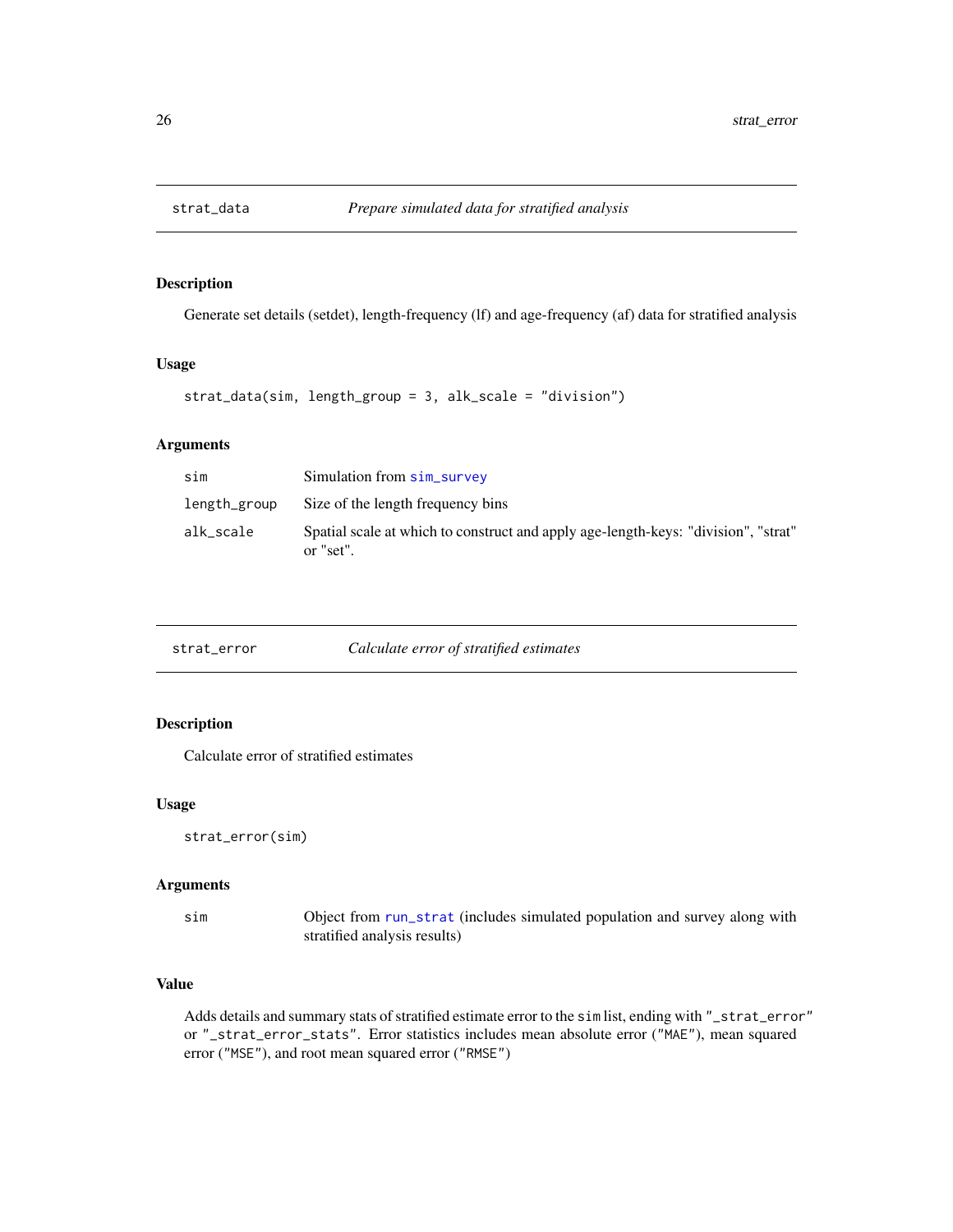#### <span id="page-26-0"></span>strat\_means 27

#### Examples

```
sim < -sim\_abundance(ages = 1:5, years = 1:5,R = \text{sim\_R}(\text{log\_mean} = \text{log}(1e+7)),
                      growth = sim_vonB(length_group = 1)) %>%
           sim_distribution(grid = make_grid(res = c(12, 12)),
                              ays_covar = sim_ays_covar(sd = 1)) %>%
           sim\_survey(n\_sims = 1, q = sim\_logistic(k = 2, x0 = 3)) %>%
           run_strat() %>%
           strat_error()
```
<span id="page-26-1"></span>

| strat means | Calculate stratified means, variances and confidence intervals across |
|-------------|-----------------------------------------------------------------------|
|             | groups                                                                |

#### Description

Calculate stratified means, variances and confidence intervals across groups

#### Usage

```
strat_means(
 data = NULL,
 metric = NULL,
  strat_groups = NULL,
  survey_groups = NULL,
  confidence = 95
)
```
#### Arguments

| data          | Expects data table with all grouping variables in stacked format (must include<br>strat area and tow area for scaling values)                                                                    |
|---------------|--------------------------------------------------------------------------------------------------------------------------------------------------------------------------------------------------|
| metric        | Variable in specified data.table. e.g. "number", "mass"                                                                                                                                          |
| strat_groups  | Grouping variables for calculations of the fine-scale strat-level means (strat and<br>strat_area are required). e.g. c("year", "species", "shiptrip", "NAFOdiv", "strat",<br>"strat area","age") |
| survey_groups | Grouping variables for large-scale summary calculations. e.g. ("year","species")                                                                                                                 |
| confidence    | Percent for confidence limits                                                                                                                                                                    |

#### Details

Function was mainly created for use in the [run\\_strat](#page-10-1) function. It first calculates strat-level statistics and then the larger-scale statistics like total abundance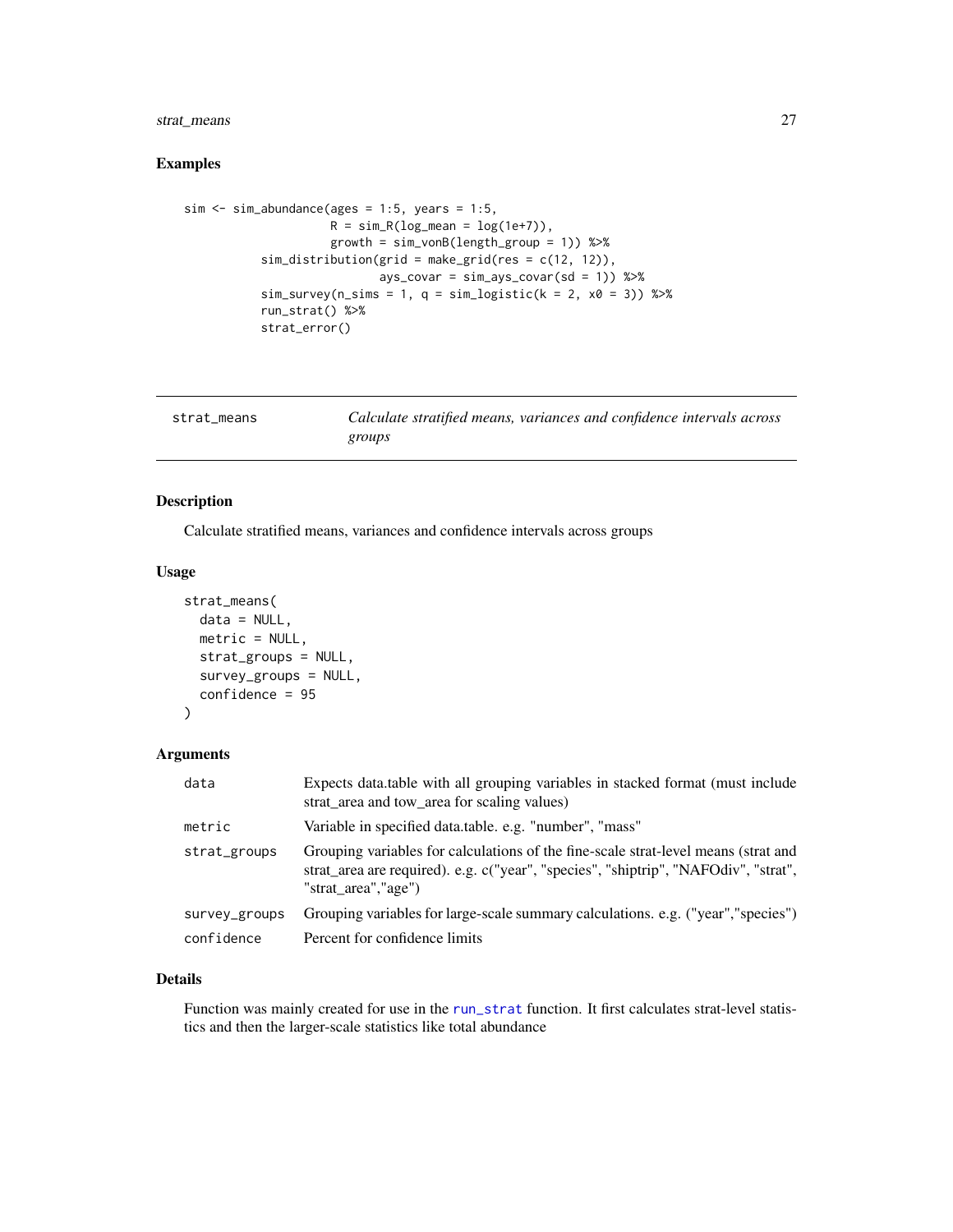<span id="page-27-1"></span><span id="page-27-0"></span>

A exemplar for the structure of a survey grid object to supply to the functions in this package.

#### Usage

survey\_grid

#### Format

A RasterStack with 4 variables:

cell Survey cell identifier

division NAFO division

strat Survey strata number

depth Mean depth of the waters under each cell, units = m

For further details on how this file was created, see the data-raw folder for this package.

survey\_lite\_mesh *Lite sample survey mesh and related items*

#### Description

Lite sample survey mesh and related items

#### Usage

survey\_lite\_mesh

#### Format

A list containing the same items as survey\_mesh, but with fewer nodes to save on computational time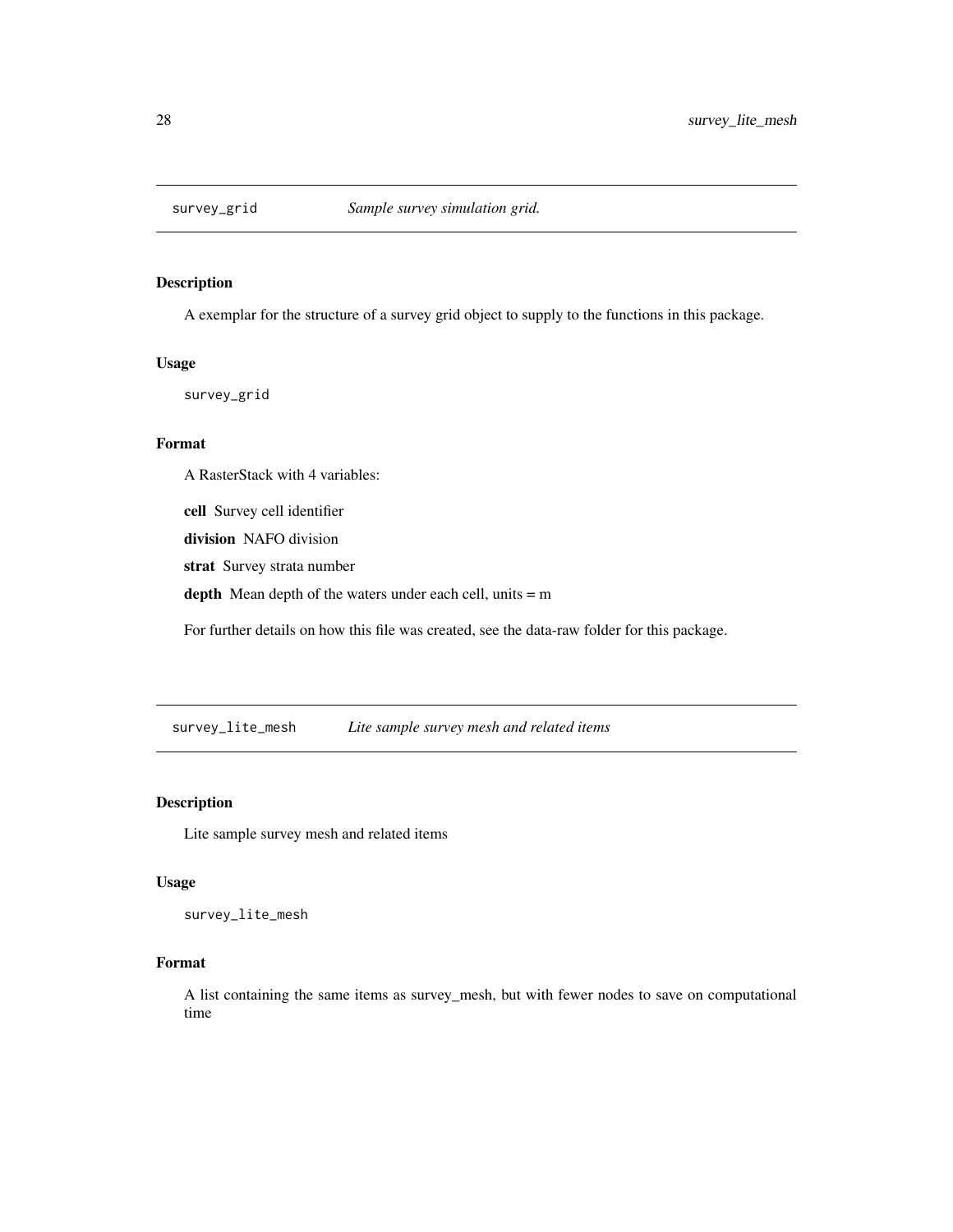<span id="page-28-0"></span>

@format A list containing the R-INLA survey mesh, the set of triangles in the barrier and the barrier polygons for plotting

#### Usage

survey\_mesh

#### Format

An object of class list of length 3.

#### Details

An example of a mesh containing barrier information for use with sim\_ays\_covar\_spde. Also derived from global administrative boundaries data (http://gadm.org). Details on creation provided in the data-raw folder of this package in the survey\_mesh.R file. Includes the set of barrier triangles needed to use the barrier approach, barrier polygons for plotting and the set of triangles in the barrier.

<span id="page-28-1"></span>test\_surveys *Test sampling design of multiple surveys using a stratified analysis*

#### Description

This function allows a series of sampling design settings to be set and tested on the simulated population. True population values are compared to stratified estimates of abundance.

#### Usage

```
test_surveys(
  sim,
  surveys = expand_surveys(),
 keep\_details = 1,n\_sims = 1,
  n_loops = 100,
  cores = 2,
  export_dir = NULL,
  length_group = "inherit",
  alk_scale = "division",
  progress = TRUE,
  ...
```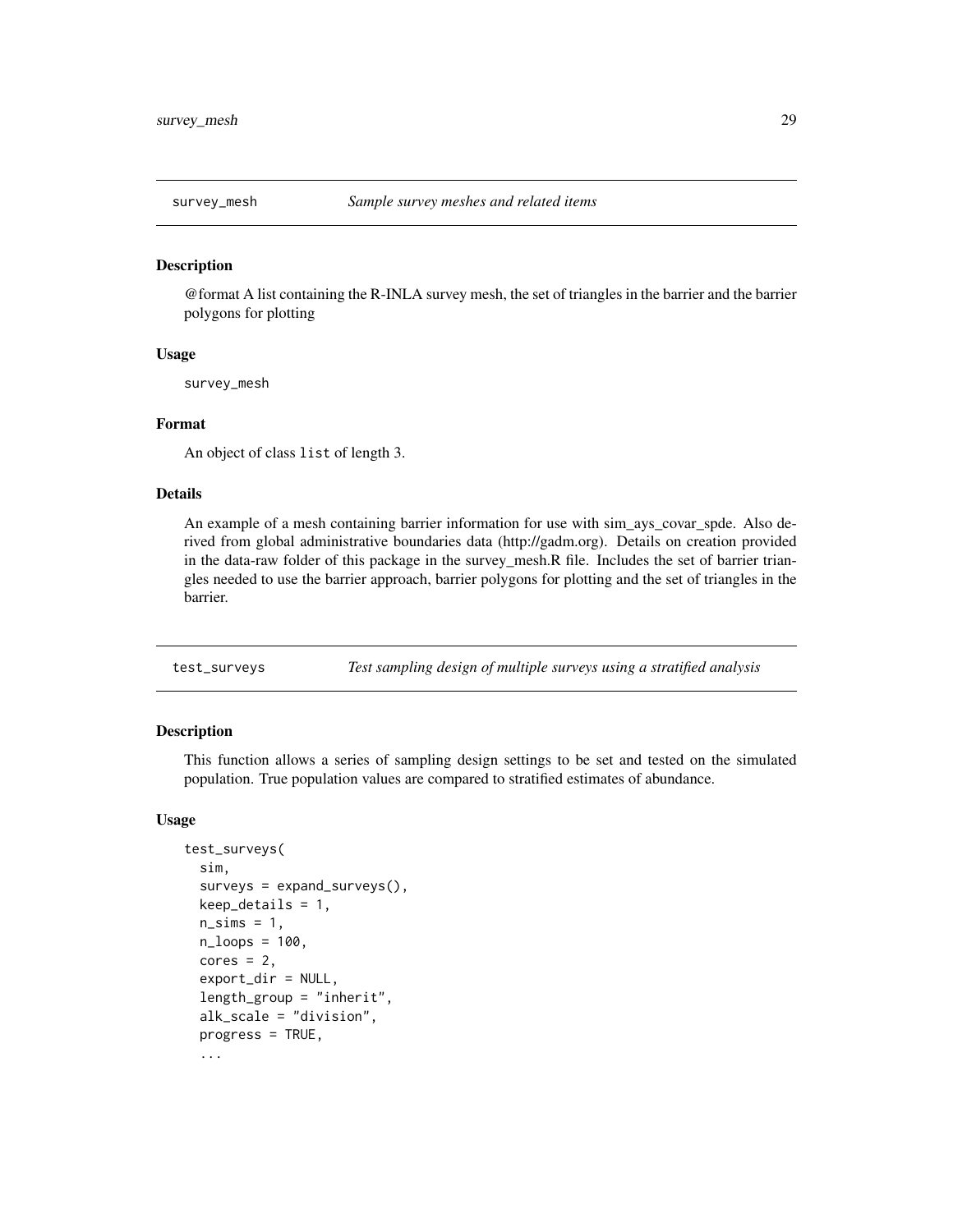<span id="page-29-0"></span> $\lambda$ 

resume\_test(export\_dir = NULL, ...)

## Arguments

| sim          | Simulation from sim_distribution.                                                                                                                                                                                                                                                                                                                                                                                                       |
|--------------|-----------------------------------------------------------------------------------------------------------------------------------------------------------------------------------------------------------------------------------------------------------------------------------------------------------------------------------------------------------------------------------------------------------------------------------------|
| surveys      | A data.frame or data.table with a sequence of surveys and their settings with a<br>format like the data.table returned by expand_surveys.                                                                                                                                                                                                                                                                                               |
| keep_details | Survey and stratified analysis details are dropped here to minimize object size.<br>This argument allows the user to keep the details of one survey by specifying<br>the survey number in the data.frame supplied to surveys.                                                                                                                                                                                                           |
| $n$ _sims    | Number of times to simulate a survey over the simulated population. Requesting<br>a large number of simulations here may max out your RAM.                                                                                                                                                                                                                                                                                              |
| n_loops      | Number of times to run the sim_survey function. Total simulations run will be<br>the product of n_sims and n_loops arguments. Low numbers of n_sims and<br>high numbers of n_loops will be easier on RAM, but may be slower.                                                                                                                                                                                                            |
| cores        | Number of cores to use in parallel. More cores should speed up the process.                                                                                                                                                                                                                                                                                                                                                             |
| export_dir   | Directory for exporting results as they are generated. Main use of the ex-<br>port is to allow this process to pick up where test_survey left off by calling<br>resume_test. If NULL, nothing is exported.                                                                                                                                                                                                                              |
| length_group | Size of the length frequency bins for both abundance at length calculations and<br>age-length-key construction. By default this value is inherited from the value<br>defined in sim_abundance from the closure supplied to sim_length ("inherit").<br>A numeric value can also be supplied, however, a mismatch in length groupings<br>will cause issues with strat_error as true vs. estimated length groupings will<br>be mismatched. |
| alk_scale    | Spatial scale at which to construct and apply age-length-keys: "division" or<br>"strat".                                                                                                                                                                                                                                                                                                                                                |
| progress     | Display progress bar and messages?                                                                                                                                                                                                                                                                                                                                                                                                      |
| .            | Arguments passed on to sim_survey                                                                                                                                                                                                                                                                                                                                                                                                       |
|              | q Closure, such as sim_logistic, for simulating catchability at age (returned<br>values must be between 0 and 1)                                                                                                                                                                                                                                                                                                                        |
|              | trawl_dim Trawl width and distance (same units as grid)                                                                                                                                                                                                                                                                                                                                                                                 |
|              | resample_cells Allow resampling of sampling units (grid cells)? Setting to<br>TRUE may introduce bias because depletion is imposed at the cell level.                                                                                                                                                                                                                                                                                   |
|              | binom_error Impose binomial error? Setting to FALSE may introduce bias in<br>stratified estimates at older ages because of more frequent rounding to zero.                                                                                                                                                                                                                                                                              |
|              | min_sets Minimum number of sets per strat                                                                                                                                                                                                                                                                                                                                                                                               |
|              | age_sampling Should age sampling be "stratified" (default) or "random"?                                                                                                                                                                                                                                                                                                                                                                 |
|              | age_length_group Numeric value indicating the size of the length bins for<br>stratified age sampling. Ignored if age_sampling = "random".                                                                                                                                                                                                                                                                                               |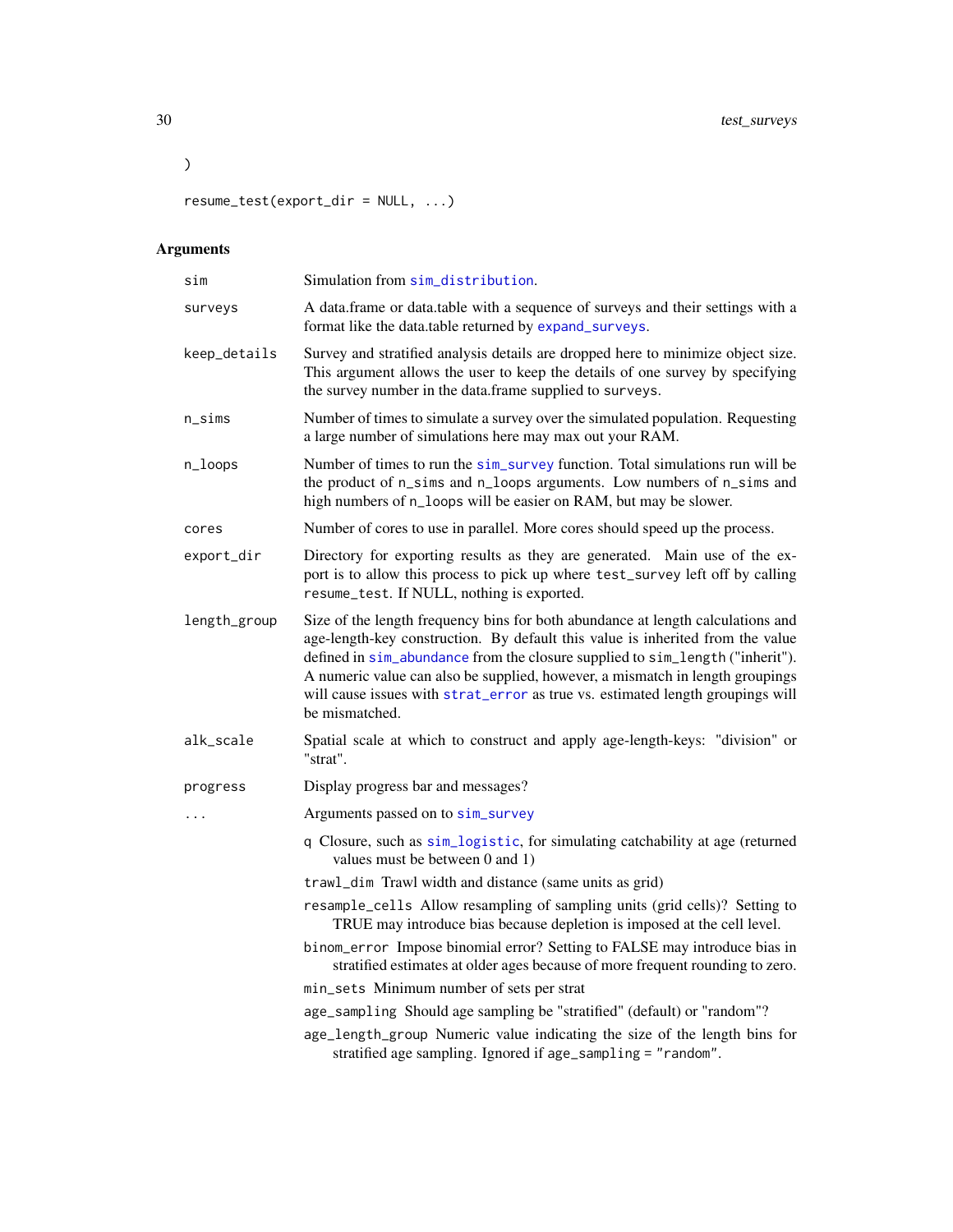- <span id="page-30-0"></span>age\_space\_group Should age sampling occur at the "division" (default), "strat" or "set" spatial scale? That is, age sampling can be spread across each "division", "strat" or "set" in each year to a maximum number within each length bin (cap is defined using the age\_cap argument). Ignored if age\_sampling = "random".
- custom\_sets Supply an object of the same structure as returned by [sim\\_sets](#page-19-1) which specifies a custom series of set locations to be sampled. Set locations are automated if custom\_sets = NULL.

#### Details

Depending on the settings, test\_surveys may take a long time to run. The resume\_test function is for resuming partial runs of test\_surveys. Note that progress bar time estimates will be biased here by previous completions. test\_loop is a helper function used in both test\_surveys and resume\_test. CAUTION: while the dots construct is available in the resume\_test function, be careful adding arguments as it will change the simulation settings if the arguments added were not specified in the initial test\_surveys run.

#### Value

Adds a table of survey designs tested. Also adds details and summary stats of stratified estimate error to the sim list, ending with "\_strat\_error" or "\_strat\_error\_stats". Error statistics includes mean error ("ME"), mean absolute error ("MAE"), mean squared error ("MSE"), and root mean squared error ("RMSE"). Also adds a sample size summary table ("samp\_totals") to the list. Survey and stratified analysis details are not kept to minimize object size.

#### Examples

```
pop \le sim_abundance(ages = 1:20, years = 1:5) %\gg%
           sim\_distribution(grid = make\_grid(res = c(10, 10)))surveys \leq expand_surveys(set_den = c(1, 2) / 1000,
                          lengths_cap = c(100, 500),
                          ages\_cap = c(5, 20)## This call runs 25 simulations of 8 different surveys over the same
## population, and then runs a stratified analysis and compares true vs
## estimated values. (Note: total number of simulations are low to decrease
## computation time for the example)
tests <- test_surveys(pop, surveys = surveys, keep_details = 1,
                      n_s = 5, n_l = 5, cores = 1)library(plotly)
tests$total_strat_error %>%
    filter(survey == 8, sim %in% 1:50) %>%
    group_by(sim) %>%
   plot_{1}y(x = \gamma year) %>%
    add\_lines(y = \sim I\_hat, alpha = 0.5, name = "estimated") %>add\_lines(y = -I, color = I("black"), name = "true") %>%
```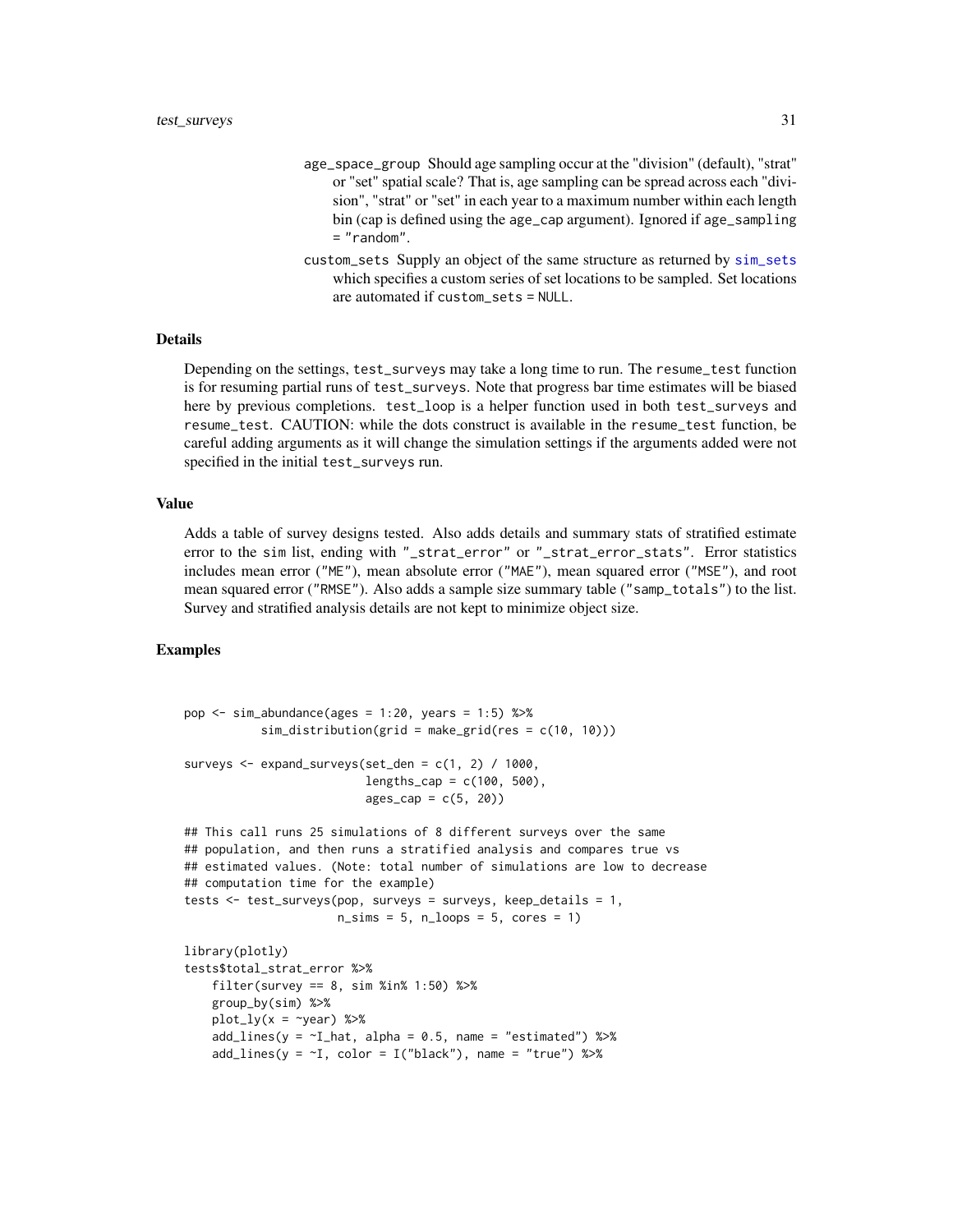```
layout(xaxis = list(title = "Year"),
           yaxis = list(title = "Abundance index"))
plot_total_strat_fan(tests, surveys = 1:8)
plot_length_strat_fan(tests, surveys = 1:8)
plot_age_strat_fan(tests, surveys = 1:8)
plot_age_strat_fan(tests, surveys = 1:8, select_by = "age")
plot_error_surface(tests, plot_by = "rule")
plot_error_surface(tests, plot_by = "samples")
plot_survey_rank(tests, which_strat = "length")
plot_survey_rank(tests, which_strat = "age")
```
vis\_sim *Make a flexdashboard for visualizing the simulation*

#### Description

Assumes the working directory is the project directory

#### Usage

vis\_sim(sim, ...)

#### Arguments

| sim      | Object produced by sim_abundance, sim_distribution, sim_survey or test_surveys. |
|----------|---------------------------------------------------------------------------------|
| $\cdots$ | Additional arguments to send to run                                             |

#### Examples

```
if (interactive()) {
```

```
pop <- sim_abundance(ages = 1:20, years = 1:20)
vis_sim(pop)
dist \le sim_distribution(pop, grid = make_grid(res = c(10, 10)))
vis_sim(dist)
## Run one survey design
survey <- sim_survey(dist, n_sims = 5)
vis_sim(survey)
```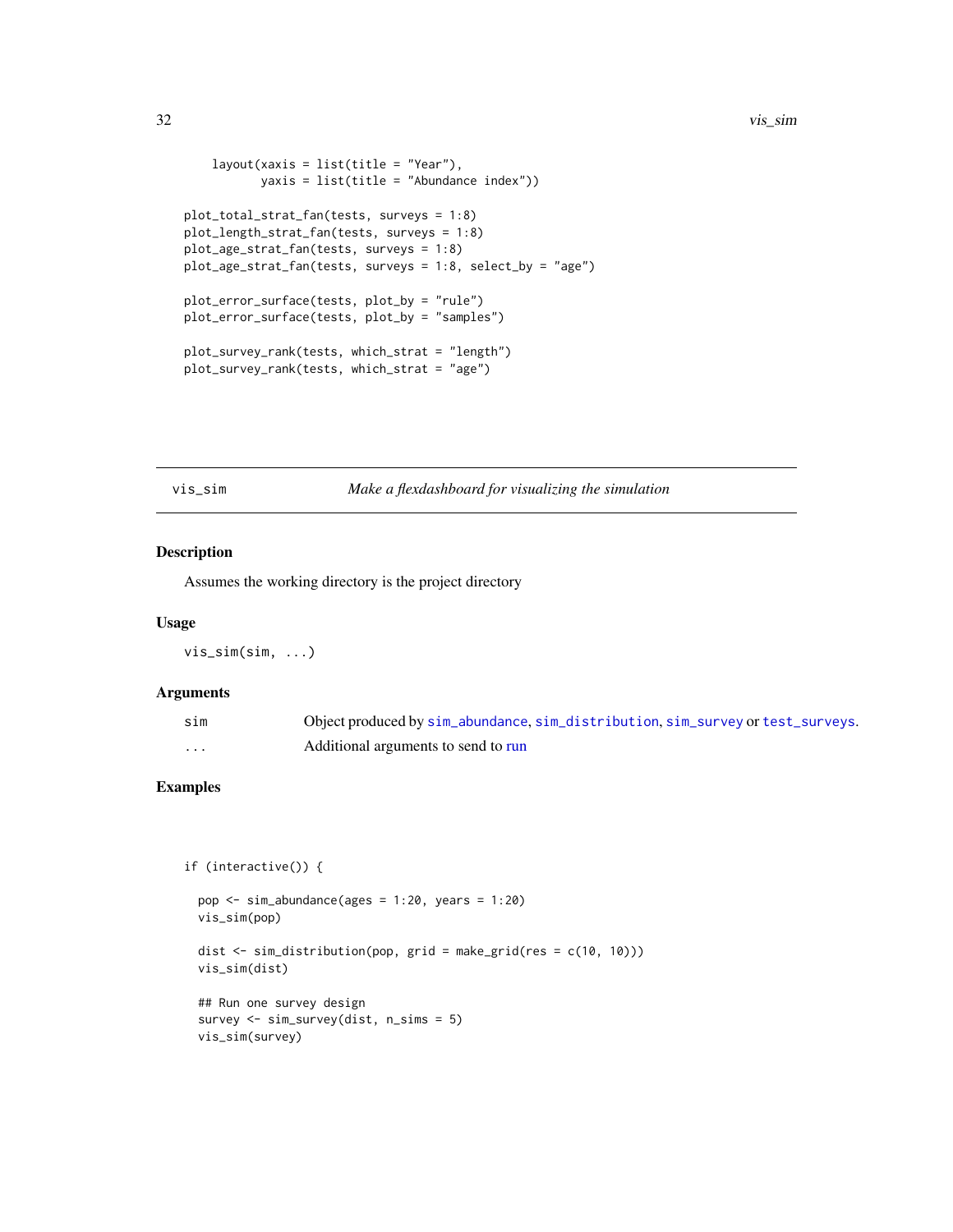```
## Run several survey designs and assess stratified estimates
## (Note: total number of simulations are low to decrease computation time for the example)
surveys <- expand_surveys(set_den = c(1, 2) / 1000,
                          lengths_{cap} = c(100, 500),
                          ages\_cap = c(5, 20)tests <- test_surveys(dist, surveys = surveys, keep_details = 1,
                      n_s = 5, n_l = 5, cores = 1)vis_sim(tests)
```
}